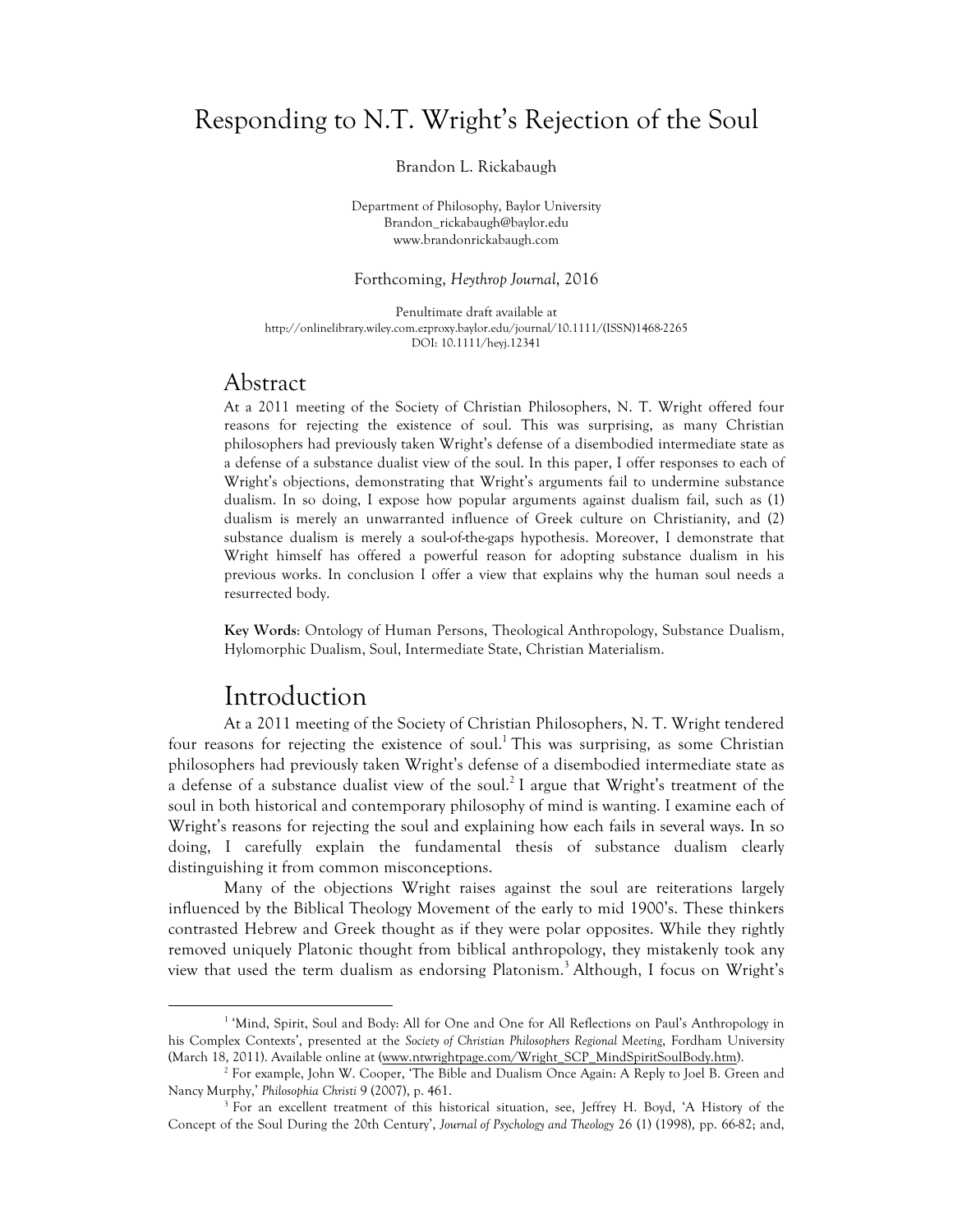rejection of the soul, my replies extend to the wider community of scholarship that makes use of these objections to the substantive soul. I have in mind scholars such as, Joel Green, Warren Brown, and Nancy Murphy.

## 1. Wright's Rejection of the Soul

Christian scholars are divided over the ontology of human persons, a debate many of the Church Fathers would likely not have expected.<sup>4</sup> On one side stand those of the historical Christian view, a type of dualism according to which human persons are not identical to a physical body, but consist of a body and a soul. In opposition stand a more recent cohort of Christian materialists who maintain that human persons are in some way fundamentally material.<sup>5</sup> While Wright clearly rejects the soul, it is unclear how he avoids materialism. There are various views of the substantial soul. The fundamental thesis is as follows:

> SUBSTANCE DUALISM (SD): Human persons are not identical to their bodies, but consist of a physical body and a non-physical substantial soul, provided that having a physical body is not necessary for being a human person.

This is the basic notion of SD.<sup>6</sup> Notice that this minimal thesis only requires that the soul is a substance, while the body need not be a substance. This leaves room for Cartesian SD and Neo-Thomistic or Hylomorphic SD. Specific details of the ontology of the soul and the soul-body relation vary among Cartesian, Neo-Thomistic, and Emergent forms of SD. Wright's paper does not take these subtleties into account. Hence, when I refer to dualism or Wright's rejection of the soul, I have in mind SUBSTANCE DUALISM.

Wright's basic rejection of the soul is as follows:

- P1: Any view of human persons that is either inconsistent with biblical eschatology or not supported by scripture should be rejected.
- P2: Mind-body dualism is both inconsistent with biblical eschatology and not supported by scripture.
- C: Therefore, dualism should be rejected.

I will assume that P1 is true. Hence, the contentious premise is P2. Wright offers four objections to S**D** that support P2.

# 2. Answering Wright's Objections to the Soul

<u> 1989 - Johann Stein, marwolaethau a bhann an chomhair an chomhair an chomhair an chomhair an chomhair an chom</u>

Anthony Hoekema, *Created in God's Image* (Grand Rapids, MI: Eerdmans, 1986).

<sup>4</sup> Christian Materialist, Kevin Corcoran, admits, 'Most, if not all, orthodox Christian theologians of the early church were anthropological *dualists*.' See Corcoran, 'Dualism, Materialism and the Problem of Post Mortem Survival', *Philosophia Christi* 4, (2) (2002), p. 414. More recently, during a panel discussion with J. P. Moreland and Angus Manuge, Corcoran stated that he thought Jesus and Paul where both mind-body dualists (Annual Meeting of the AAR/SBL, San Francisco, CA, November 19, 2011).

<sup>5</sup> See, for example, Lynne Rudder Baker, 'Need a Christian Be a Mind/Body Dualist?' *Faith and Philosophy* 12, no. 4 (1995), pp. 498-504; 'Christian Materialism in a Scientific Age', *International Journal of Philosophy of Religion* (January), pp. 1-13; Trenton Merricks, *Objects and Persons* (Oxford: Oxford University Press, 2001); Peter van Inwagen, *Material Beings* (Cornell University Press, 1990); and Kevin Corcoran, *Rethinking Human Nature* (Grand Rapids, MI: Baker Academic, 2006).

<sup>6</sup> For a detailed analysis of the nature of structure of the soul, see: S. L. Frank, *Man's Soul: An Introductory Essay in Philosophical Psychology* (Athens, OH: Ohio University Press, 1993); and *The Evolution of the Soul*, Revised Edition (London: Oxford University Press, 1997), especially chapter 14.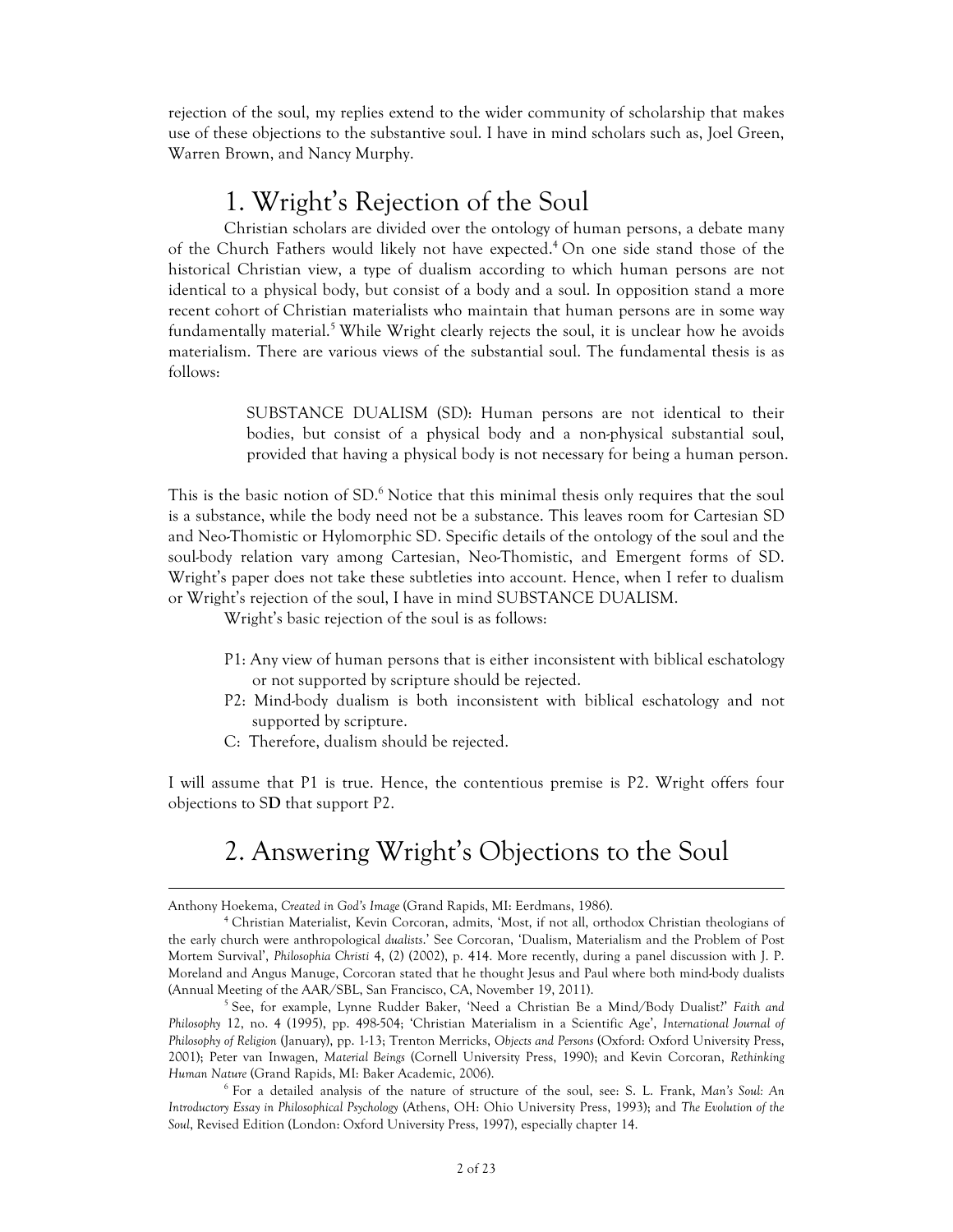#### 2.1 Soul of the Gaps & the Natural/Supernatural Distinction

According to Wright, SUBSTANCE DUALISM adopts a false framework: a natural/supernatural distinction with God in the distant heavens, and the world functioning on its own. However, Wright fails to cite examples and offers no argument to support this objection. It is not clear how this logically follows from dualism. Of course, God is non-physical and is ontologically distinct from creation. From this, a natural/supernatural distinction does not follow. Likewise, it does not logically follow from the thesis that human persons consist of a physical body and a non-physical soul. In fact, you might think that the soul is exactly what makes the body naturally supernatural in the same way that God's interaction with creation disallows a natural/supernatural divide.

Wright further argues that this natural/supernatural framework leads to methodological problems. He states,

> I believe that we are wrong to look for a god-of-the- gaps, hiding somewhere in the unexplored reaches of quantum physics like a rare mammal lurking deep in the unexplored Amazon jungle, so I believe we are wrong to look for a soul-ofthe-gaps, hiding in the bits that neuroscience hasn't yet managed to explain.<sup>7</sup>

Accordingly, dualists posit the soul to explain mental events and experiences that could in principle be explained neurologically, but have not been as of yet. Again, Wright does not reveal which dualists he has in mind here. Looking to historical and contemporary defenses of SUBSTACE DUALISM undermine Wright's thesis.

Most substance dualists argue that consciousness cannot in principle be given an exhaustive scientific explanation.<sup>8</sup> These arguments, for example some versions of the knowledge argument, do not conclude that science has yet to explain consciousness, but that science in principle cannot explain consciousness. This is not a thesis unique to SD. Nonreductive physicalism maintains a real distinction non-physical mental properties and physical properties and substances. Likewise, in virtue of continued debates among materialists, a group of philosophers Owen Flanagan labeled the 'new mysterians', claim that although materialism must be true we will never understand how it could be true.<sup>9</sup> The substance dualist makes an alternative inference that although consciousness cannot be fully explained with the resources of materialism, it can be explained by a non-physical, unified, substantial soul.

Characterizing SD as a 'soul-of-the-gaps' thesis reveals a fundamental misunderstanding on Wright's part. Surveying philosophers of the past reveals quite the opposite. For example, Plato, Augustine, Descartes, Butler, and Reid held to SD in virtue of being aware of themselves from the first-person perspective as not reducible or identical to their body.<sup>10</sup> Aristotle and Aquinas arrived at SD after analyzing positive arguments for the soul. After a detailed look at these philosophers, Stewart Goetz and Charles Taliaferro

<sup>7</sup> Wright, 'Mind, Spirit, Soul, and Body', section 1.

<sup>8</sup> See, for example, J. P. Moreland, *Consciousness and the Existence of God: A Theistic Argument* (New York, NY: Routledge, 2012).

<sup>9</sup> Owen Flanagan, *The Science of the Mind*, Second Edition (Cambridge, MA: MIT Press, 1991), p. 313. The New Mysterians include Colin McGinn, *The Mysterious Flame: Conscious Minds in a Material World* (New York, NY: Basic Books, 1999), and Thomas Nagel, *Mind and Cosmos: Why the Materialist Neo-Darwinian Conception of Nature Is Almost Certainly False* (Oxford: Oxford University Press, 2012).

<sup>&</sup>lt;sup>10</sup> For contemporary work on SD and self-awareness, J. P. Moreland, "Substance Dualism and the Argument from Self-Awareness" *Philosophia Christi*, Vol. 13, no. 1 (2011), pp. 21-34. I also consider the work of David Barnett as relevant here. See, David Barnett, 'The Simplicity Intuition and Its Hidden Influence on the Philosophy of Mind', *Noûs* 42 (2008), pp. 308-355; and 'You are Simple' in Robert Koons and George Bealer (eds.), *The Waning of Materialism*. Oxford: Oxford University Press, 2010), pp. 161-174.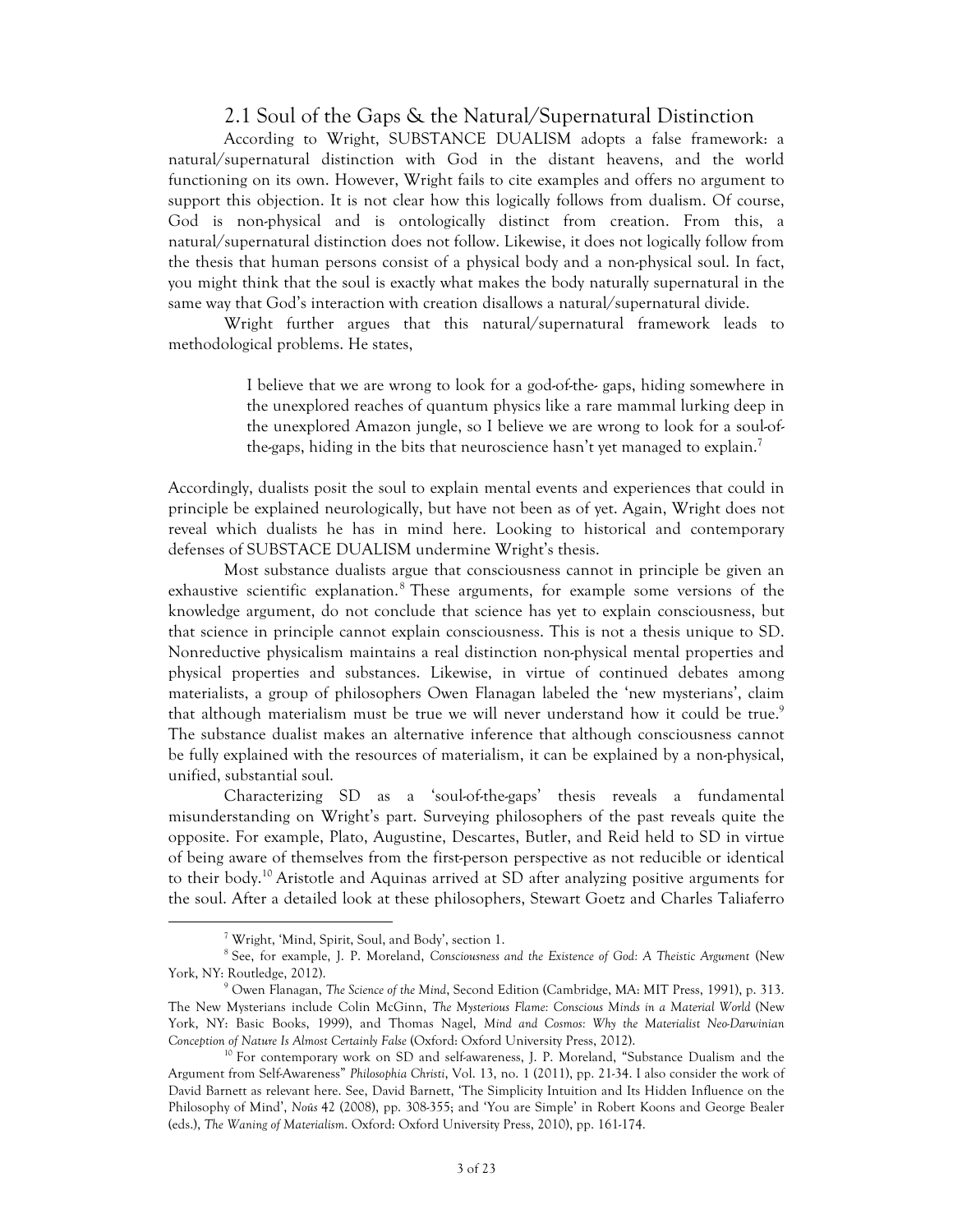conclude, 'There is not the least bit of evidence for the idea that they arrived at their belief in the soul's existence after failing to explain various experiences in terms of what goes on in the physical world.' 11 Materialist, William Lycan, agrees,

> I know of no dualist who grants the '''theory' theory'', that the main (much less the only) purpose of mental ascriptions is third-person explanatory and that we know our own minds only by way of the general ''mind'' theory. Nor do I know of any who holds either SD [substance dualism] or PD [property dualism] on explanatory grounds; dualist arguments are generally deductive.<sup>12</sup>

#### It seems Wright's objection is a mere caricature of SD.

Lastly, Wright fails to explain dualism's supposed commitment to this natural/supernatural distinction. There is no explicit use of this distinction in the statement of **SD**. There is a dualism of entities, but not of God's involvement with them. Moreover, all Christians must accept the distinction between the physical and non-physical, at least with respect to angels, demons, and God, which are described as non-physical throughout scripture.<sup>13</sup> Wright affirms this distinction between the physical and the nonphysical. <sup>14</sup> How does he escape his own objection?

#### 2.2 Is Substance Dualism a Greek Idea?

Wright's second objection is grounded in the thesis that dualism is a not a biblical idea, but a Greek idea in which Westerners have been indoctrinated. <sup>15</sup> This thesis faces at least three difficulties. First, this objection is historically false. SUBSTANCE DUALISM is not the exclusive product of Greek or Western thinking. Greek historian, Herodotus, (ca. 484 BC—ca. 425 BCE) understood that SD predated the Geeks. He writes,

Moreover, the Egyptians also are the first who said this account [substance dualism]…there are those of the Greeks who made use, some earlier and some latter, as if it were their own private, whose name I know and refuse to write.<sup>16</sup>

Likewise, Eastern thought in India–Hinduism and some forms of Buddhism–hold to SD.<sup>17</sup> A recent large-scale, quantitative examination of mind and body concepts in pre-Qin (pre-221 BCE) Chinese literature revealed both the universality of pre-theoretical belief in SD as well as an intellectual development of SD in early China.<sup>18</sup>

<sup>11</sup> Stewart Goetz and Charles Taliaferro, *A Brief History of the Soul* (Oxford: Wiley-Blackwell, 2011), p. 155.

<sup>12</sup> William G. Lycan, 'Is Property Dualism Better Off Than Substance Dualism?' *Philosophical Studies* 164 (2) (2013), pp. 534-35.

<sup>&</sup>lt;sup>13</sup> Moreland and Rae argue that God and angels are the clearest examples of persons, and that this must impact our ontology of human persons. See, J. P. Moreland and Scott B. Rae, *Body & Soul: Human Nature and the Crisis in Ethics* (Downers Grove, IL: InterVarsity Press, 2000), pp. 24-26.

<sup>14</sup> Wright, 'Mind, Spirit, Soul, and Body', section 3.

<sup>15</sup> This objection is popular among theologians. See for example, Doug Pagitt, *A Christianity Worth Believing* (San Francisco, CA: Jossey-Bass, 2008), Ch. 8; Brian McLaren, *The Story We Find Ourselves In* (San Francisco, CA: Jossey-Bass, 2003) 51-53; *A Generous Orthodoxy* (Grand Rapids, MI: Zondervan, 2004), pp. 280- 81; and Stanley J. Grenz, *Theology for the Community of God* (Nashville, TN: B&H, 1994), pp. 761-2. 16 Herodotus, *Historiae* 2, 123, 2.

<sup>17</sup> Stuart Goetz, 'Substance Dualism', in Joel B. Green and Stuart L. Palmer (eds.), *In Search of the Soul: Four Views of the Mind-Body Problem* (Downers Grover, IL: InterVarsity Press, 2005), p. 35, footnote 6.

<sup>&</sup>lt;sup>18</sup> Edward Slingerland and Maciej Chudek, 'The Prevalence of Mind-Body Dualism in Early China', *Cognitive Science* 35 (5) (2011), pp. 997-1007.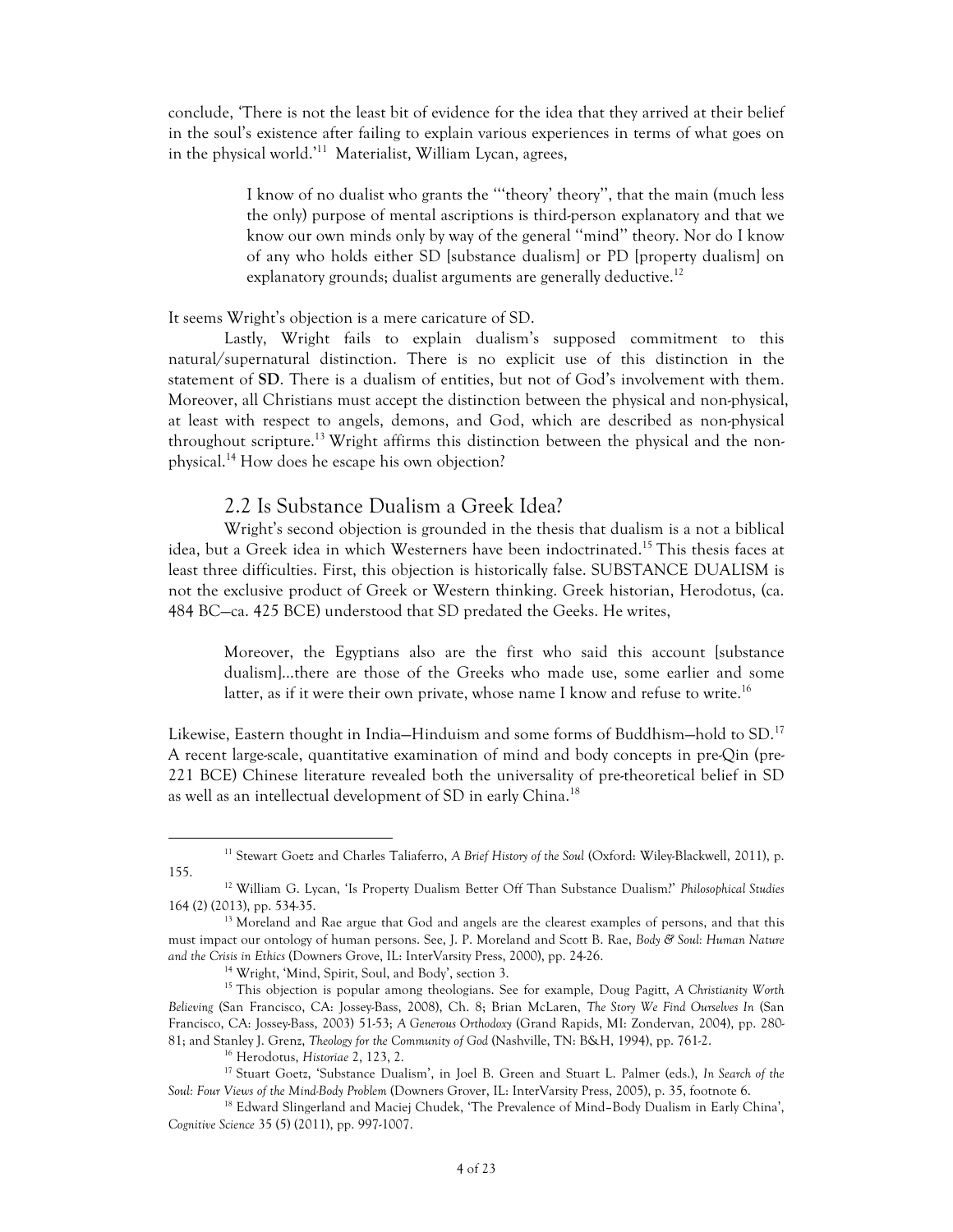Moreover, several extrabiblical texts reveal a Jewish adherence to SD. New Testament scholar, Robert Gundry, offers the following passages in support of this claim:

(1) the dead are those "in hades whose spirit has been taken from their bodies"(Bar. 2:7). (2) Tobit prays for the release of his "spirit" in death for the enjoyment of "the everlasting place" (Tobit 3:6). (3) The souls and bodies of the righteous will be united at the resurrection but the souls of the wicked will continue in a grief-laden disembodied existence (2 Bar. 30:25). (4) At death "the death the mortals "who were made of earth" return "to the earth" while their souls return to God who lent them (Wis  $15:18$ ).<sup>19</sup>

Wright recognizes the SD teaching in *Wisdom of Solomon* (Wis). He admits, 'Here – and perhaps in chapter 3 as well – we have taken a small but significant step towards a genuine anthropological body-soul dualism, even though still held within a Jewish framework.' 20 This admission undermines his argument that SD is merely a Greek idea.

Secondly, Wright's thesis that SD is merely a Greek idea is empirically weak. Current research in cognitive science shows that very young children, yet to be indoctrinated by culture, naturally form a belief in SD. <sup>21</sup> This should not be the case if SD is the product of Greek influence. The prevailing view among cognitive scientists is that SD is a universal pre-theoretical belief shared across cultures. Rather than a culturally imposed belief, it is naturally developed in infancy. We simply are, as Paul Bloom says, 'natural Cartesians.<sup>22</sup> This view bests explains the universal pre-theoretical belief in SD. Wright's thesis is undermined by this data.

Third, Wright's thesis is philosophically problematic. Stewart Goetz has argued that belief in SD is properly basic.<sup>23</sup> J. P. Moreland has argued that individuals do not infer SD but come to hold SD in virtue of a direct awareness of the self as mereologically simple and distinct from the body.<sup>24</sup> If Goetz and Moreland are correct, then belief in SD is not merely the influence of Greek culture. Philosophers, both dualists<sup>25</sup> and physicalists alike, recognize that SD is the common sense view. Frank Jackson, no friend of SD, admits,

We commonly think that we, as persons, have a mental and bodily dimension…Something like this dualism of personhood, I believe, is common lore shared across most cultures and religious traditions. <sup>26</sup>

One could argue that most cultures hold to SD (Greek, Jewish, Hindu, and Buddhist) because SD is the pre-theoretical common sense view. It is not a mere product of culture, but a core understanding gained by self-awareness that informs nearly every culture.

<sup>&</sup>lt;sup>19</sup> Robert H. Gundry, 'Addendum: A Biblical and Philosophical-Scientific Conversation with Christian Nonreductive Physicalists', in *The Old is Better: New Testament Essays in Support of Traditional Interpretations* (Tuebingen: Mohr Siebeck, 2005), p. 191.

<sup>&</sup>lt;sup>20</sup> Wright, "Mind, Spirit, Soul, and Body," section 1.<br><sup>21</sup> See, for example, Paul Bloom, *Descartes' Baby: How the Science of Child Development Explains What Makes Us Human* (Cambridge, MA: Basic Books, 2004). 22 Ibid., xii.

<sup>23</sup> Stuart Goetz, 'Modal Dualism: A Critique', in Kevin Corcoran (ed.), *Soul, Body and Survival* (Ithaca, NY: Cornell University Press, 2001), 89–104.

<sup>24</sup> J. P. Moreland, 'Substance Dualism and the Argument from Self-Awareness', *Philosophia Christi* 13 (1) (2011), pp. 21-34.

<sup>25</sup> Uwe Meixner, 'The Naturalness of Dualism', in Benedickt Paul Göcke (ed.), *After Physicalism* (Notre Dame, IN: University of Notre Dame Press, 2012): 38-40.

<sup>26</sup> Frank Jackson, *From Metaphysics to Ethics* (New York, NY: Oxford University Press, 2000), p. 30.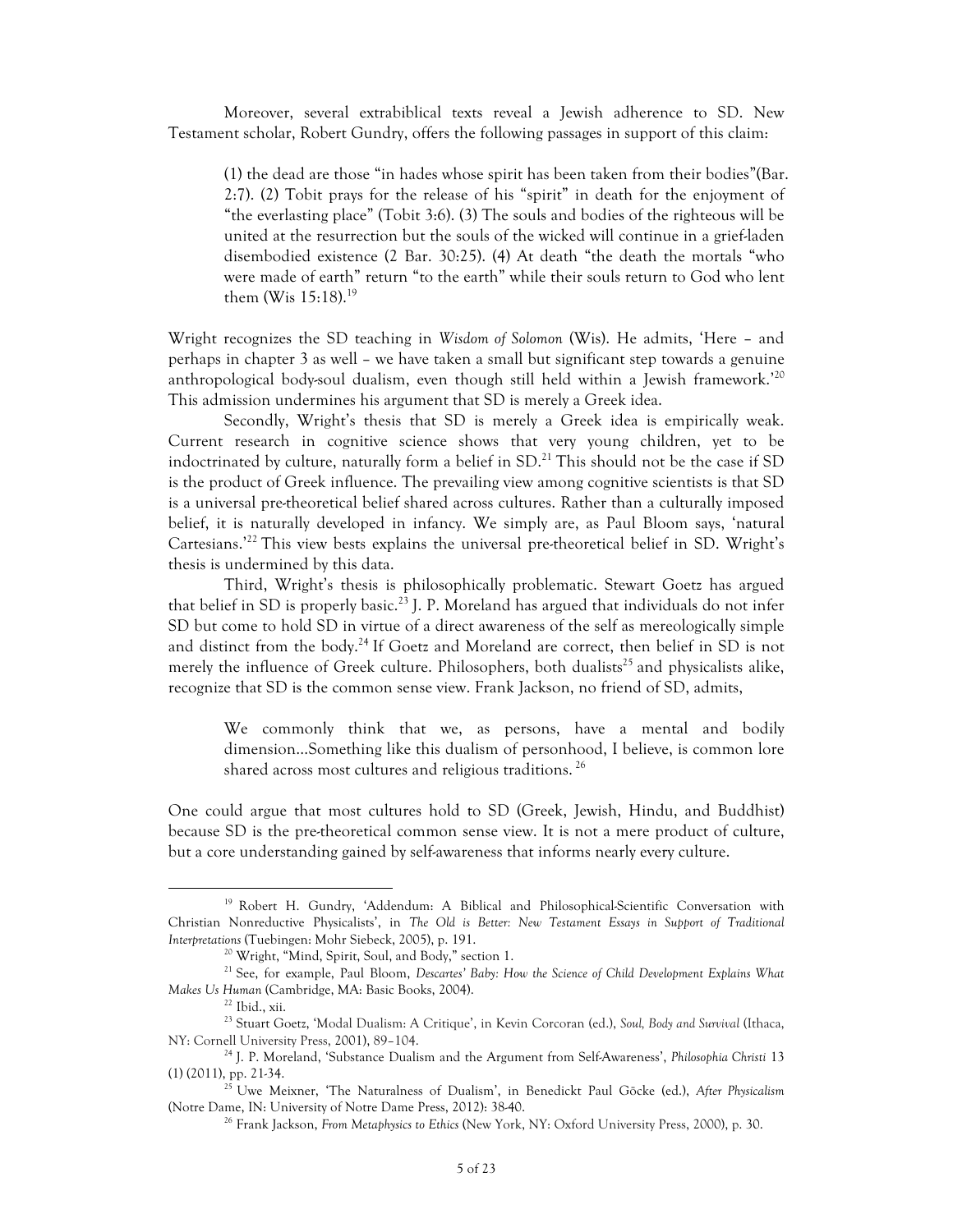Consequently, Wright's objection that SD is simply a Greek idea is false. More to the point, even if Wright is correct, the rejection of SD does not logically follow. That a thesis is the product of a culture is to say nothing of the truth or falsity of that thesis. The Greeks of course were right about a great many things!

#### 2.3 Does Substance Dualism Lack Biblical Support?

Wright's third objection argues that appeals to the New Testament in support of dualism are problematic. Much of Wright's objections have to do with showing that the words *nous*, *psyche* and *pneuma*, as used in the New Testament, do not refer to an immaterial soul. These objections are not original to Wright, but frequently recycled in the literature. However, not all biblical scholars are convinced. Some SD advocates clearly reject arguments for SD from these words.<sup>27</sup> I consider the work of John Cooper<sup>28</sup>, Robert Gundry<sup>29</sup>, and Philip Esler<sup>30</sup> as effective responses to these arguments.<sup>31</sup> My interest here is in analyzing the logic of Wright's arguments.

Wright's objections are often of the following form: SD arguments from biblical texts should be rejected because the New Testament authors do not argue for SD when they could have. Yet, support for a thesis may come in a variety of forms. To assume that a biblical or theological argument can only be made from explicit teaching from scripture is mistaken. The doctrine of the Trinity is an obvious example. Moreover, Wright is mistaken about the form of most biblical argument for SD. Arguments for SD from the biblical teaching of the intermediate state or the nature of God do not state that the New Testament argues for SD. Rather, the argument is that a variety of biblical teaching as expressions of or assume SD.

Wright argues that the New Testament refers to human persons not souls, which undermines biblical argument for SUBSTANCE DUALISM. It isn't clear how Wright makes this inference. It certainly is not clear that because one talks of human persons rather than bodies that one does not think that persons are bodies or even embodied souls. If one were arguing for some type of Platonic dualism, this objection might make sense. Yet, I know of no Christian philosopher currently arguing for Platonic dualism.

Perhaps Wright is arguing that the New Testament does not support dualism, but a version of physicalism. This is contradicted by remarks Wright makes against reductive physicalism:

> Faced with a strident, sometimes even bullying, modernism in which humans are just naked apes or even just random bundles of atoms and molecules, it is important to protest. Many wise atheists would agree. There is much about

<sup>&</sup>lt;sup>27</sup> For example, Cooper, 'The Bible and Dualism Once Again: A Reply to Joel B. Green and Nancy Murphy', 36-37.

<sup>28</sup> John W. Cooper, *Body, Soul & Life Everlasting: Biblical Anthropology and the Monism-Dualism Debate* (Grand Rapids, MI: Eerdmans, 1989); 'The Bible and Dualism Once Again: A Reply to Joel B. Green and Nancy Murphy', *Philosophia Christi* 9 (2007), pp. 459-69; 'The Current Body-Soul Debate: A Case for Holistic Dualism', *Southern Baptist Journal of Theology* 13 (2009), pp. 32-50; 'Exaggerated Rumors of Dualism's Demise: A Review Essay on Body, Soul and Human Life', *Philosophia Christi* 11 (2009), pp. 453-64.

 $^{29}$ Gundry, pp. 187-194.

<sup>30</sup> Philip F. Esler, *New Testament Theology* (Minneapolis: Fortress Press, 2005), pp. 239-251.

<sup>&</sup>lt;sup>31</sup>See also, C. Stephen Evans and Brandon L. Rickabaugh, 'What "What Does it Mean to Be a Bodily Soul?', *Philosophia Christi* 17 (2) (2005), pp. 315-330. Philosopher Paul Moser also has some interesting arguments from the New Testament. See Paul Moser, 'Human Persons: Their Nature, Faith, and Functions', *Ex Audity* 13 (1995), pp. 17-36.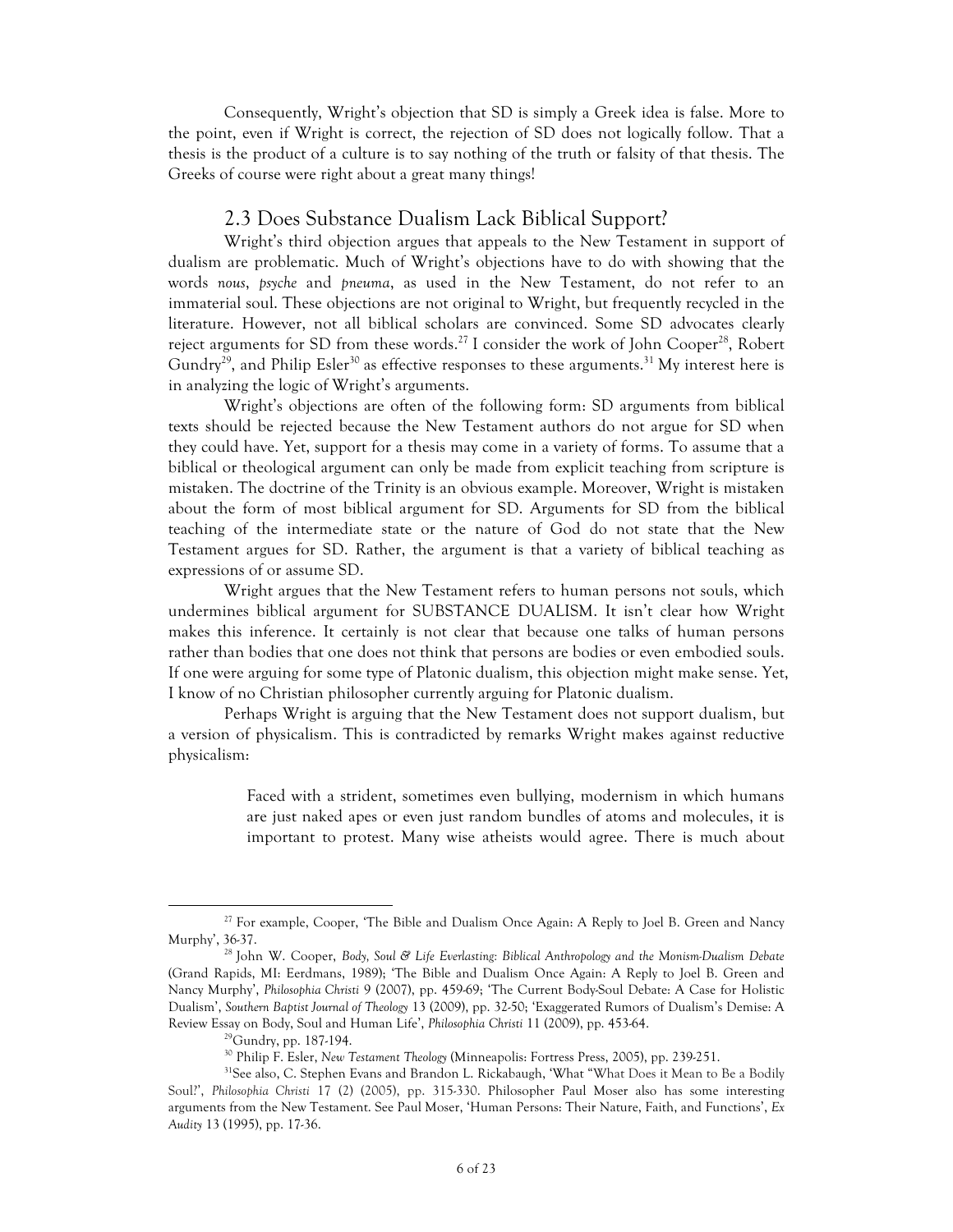human life, even without God in the picture, which rebels against that radical reductionism.<sup>32</sup>

Wright makes no suggestion that he is supporting non-reductive physicalism either. His rejection of reductionism means we must take his argument to mean something other than support for physicalism.

Lastly, notice that if we grant that the New Testament does not support dualism (although I will show later that it does), it does not follow that SD is false or even unwarranted. A foreseeable reply from Wright is likely from a point he makes in the introduction:

> I believe therefore that a Christian anthropology must necessarily ask, not, what are human beings in themselves, but, what are human beings called to do and be as part of the creator's design? Not to ask the question that way round, and to think simply about ourselves and what we are, risks embodying, at a methodological level, Luther's definition of sin: *homo incurvatus in se*. 33

First, who exactly is it that adopts this thesis? Wright fails to identify anyone with this view. I cannot think of any **SD** advocate that leaves behind the important issue of what human persons are called to do and be a part of according to God's design. It would have been helpful had Wright cited whom he has in mind. Again, we are left wondering if anyone actually defends the view Wright criticizes.

Secondly, I wonder if Wright would say the same thing to medical doctors or psychologists? Pay no attention to what a person is, just pay attention to what people are called to do. But, how does that help the heart surgeon, the family therapist or the philosopher?<sup>34</sup> From this passage, it is plausible that Wright might respond that his real point is to show that scripture doesn't talk about the ontology of human persons and neither should we. Notice, however, that this reply does not itself appeal to scripture, but to the following philosophical principle: where biblical texts are silent so should we be. I offer two reasons to reject this possible response.

First, this avoids altogether the current debate and cultural posture that favors the reductionism Wright himself is against. <sup>35</sup> Secondly, Wright's use of Luther's *homo incurvatus in se* is questionable. The central point to Luther's thesis is that Christian anthropology must be relational insofar as understanding human persons as bound up in relation to God and not to us only.<sup>36</sup> Where exactly is there a contradiction between SUBSTANCE DUALISM and the thesis that persons are who they are in relation to God?

<sup>32</sup> Wright, 'Mind, Spirit, Soul, and Body', section 1.

<sup>33</sup> Ibid., introduction.

<sup>&</sup>lt;sup>34</sup> For work on the significance of substance dualism for psychology see, J. P. Moreland, 'Restoring the Substance of the Soul to Psychology', *Journal of Psychology & Theology* 26 (1998), pp. 29-43; Dallas Willard, 'Spiritual Disciples, Spiritual Formation, and the Restoration of the Soul', *Journal of Psychology & Theology* 26 (1998), pp. 101-109; Jeffrey H. Boyd, *Soul Psychology: How to Understand Your Soul in Light of the Mental Health Movement* (Cheshire: CT, Soul Research Institute, 1994); Jeffrey H. Boyd, 'Two Orientations of the Self', *Journal of Psychology and Theology* 26 (1) (1998), pp. 110-122; Todd W. Hall, 'The Soul or Substantive Self as Experiencer, Actualizer, and Representative in Psychoanalytic Theory', *Journal of Psychology and Theology* 26 (1) (1998), pp. 55-65.

<sup>&</sup>lt;sup>35</sup> One might ask, why is Wright against an ontological view if he thinks issue should be avoided? Why not simply hold that reductionism is fine, provided it yields to his favored eschatology?

<sup>&</sup>lt;sup>36</sup> Matt Jensen, *The Gravity of Sin: Augustine, Luther, and Barth on Homo Incurvatus In Se (New York,* NY: T&T Clark, 2007), p. 73.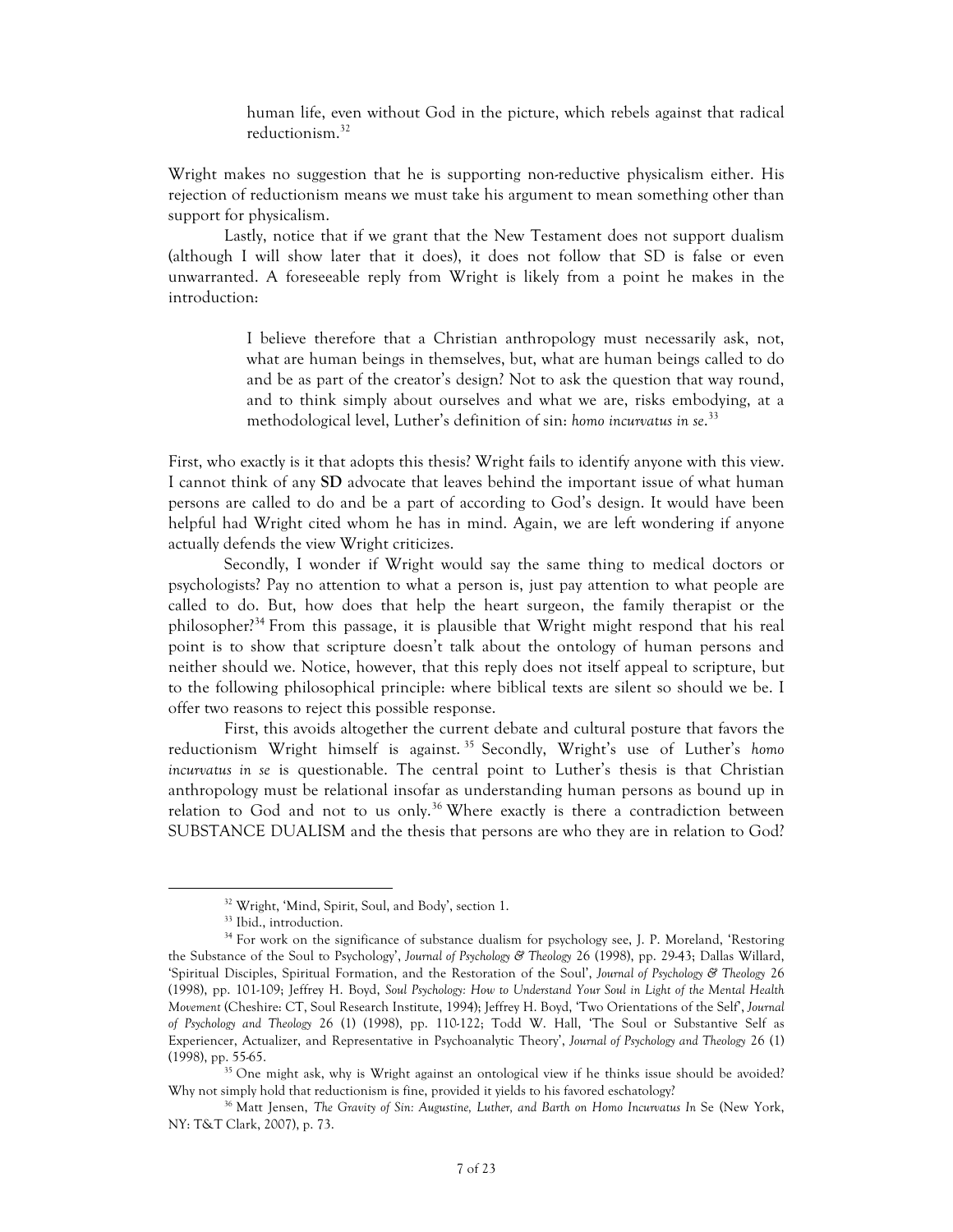Some SD advocates argue that we first look to God to understand what a person is. Alvin Plantinga advised Christian philosophers several years ago,

> How should we think of human persons? What sort of things, fundamentally, *are* they?...The first point to note is that on the Christian scheme of things, *God* is the supreme person, the first and chief exemplar of personhood…and the properties most important for an understanding of our personhood are properties we share with him.<sup>37</sup>

Once again, Wright's portrait of SD is wanting.

Perhaps Wright thinks there is a logical entailment between SD and the view that individuals exists without relation to God. Again Wright leaves us without an argument. What exactly about SD forbids an understanding of the existential identity of persons in relation to God the Father, Son and Holy Spirit? It is not as if SD is committed to the thesis that a soul sustains it's own existence apart from God, as Wright suggests.<sup>38</sup> Stuart Goetz writes, '…dualism does not entail that the soul is an immortal entity that exists independently of God's creative activity. It is important to remember this point, given all of the abuses of dualism by biblical scholars in recent decades.' <sup>39</sup> SD advocate Richard Swinburne argues that a low view of the body is, 'out of line with Christian emphasis on the embodiedness of men as their normal and divinely intended state...If souls exist…without their bodies, they do so by special divine act, not under their own natural powers.' <sup>40</sup> Wright's argument is simply based on a distortion of SD.

Lastly, Wright argues that SD is in tension with the New Testament teaching of the resurrection of the dead. Wright states,

To speak, as many Christians have done, of the body dying, and the soul going marching on, is not only a travesty of what Paul says. It has encouraged many to suppose that the victory over death is the escape of the soul from the dead body. That is a dangerous lie. It is resurrection that is the defeat of death. To think of the body dying and of something, the soul or whatever, continuing onwards isn't a victory over death. It is simply a description, however inadequate, of death itself. Let us not collude with the enemy. $41$ 

Notice that Wright has not given an argument that SUBSTANCE DUALISM logically entails a rejection of the reality or importance of the resurrection. Moreover, it cannot be argued that holding to SD leads people to reject or belittle the eschatological hope of resurrection. Surveying the SD literature of the medieval philosophers belies Wright's objection. Aquinas, Bonaventure, and Scotus offer arguments for the necessity of resurrection embodiment from proper function, metaphysical completeness, perfect

<sup>37</sup> Alvin Plantinga, 'Advice to Christian Philosophers', *Faith and Philosophy* 1 (3) (1984), pp. 264-65.

<sup>38</sup> 'To insist that we "possess" an "immortal part" (call it "soul" or whatever) which cannot be touched by death might look suspiciously like the ontological equivalent of works-righteousness in its old-fashioned sense: something we possess which enables us to establish a claim on God, in this case a claim to "survive".' Wright, "Mind, Spirit, Soul, and Body," section 3.

<sup>39</sup> Goetz, 'Substance Dualism', 35, footnote 6.

<sup>40</sup> Richard Swinburne, *The Evolution of the Soul*, Revised Edition (London: Oxford University Press, 2007), pp. 311-12.

<sup>41</sup> Wright, 'Mind, Spirit, Soul, and Body', section 1.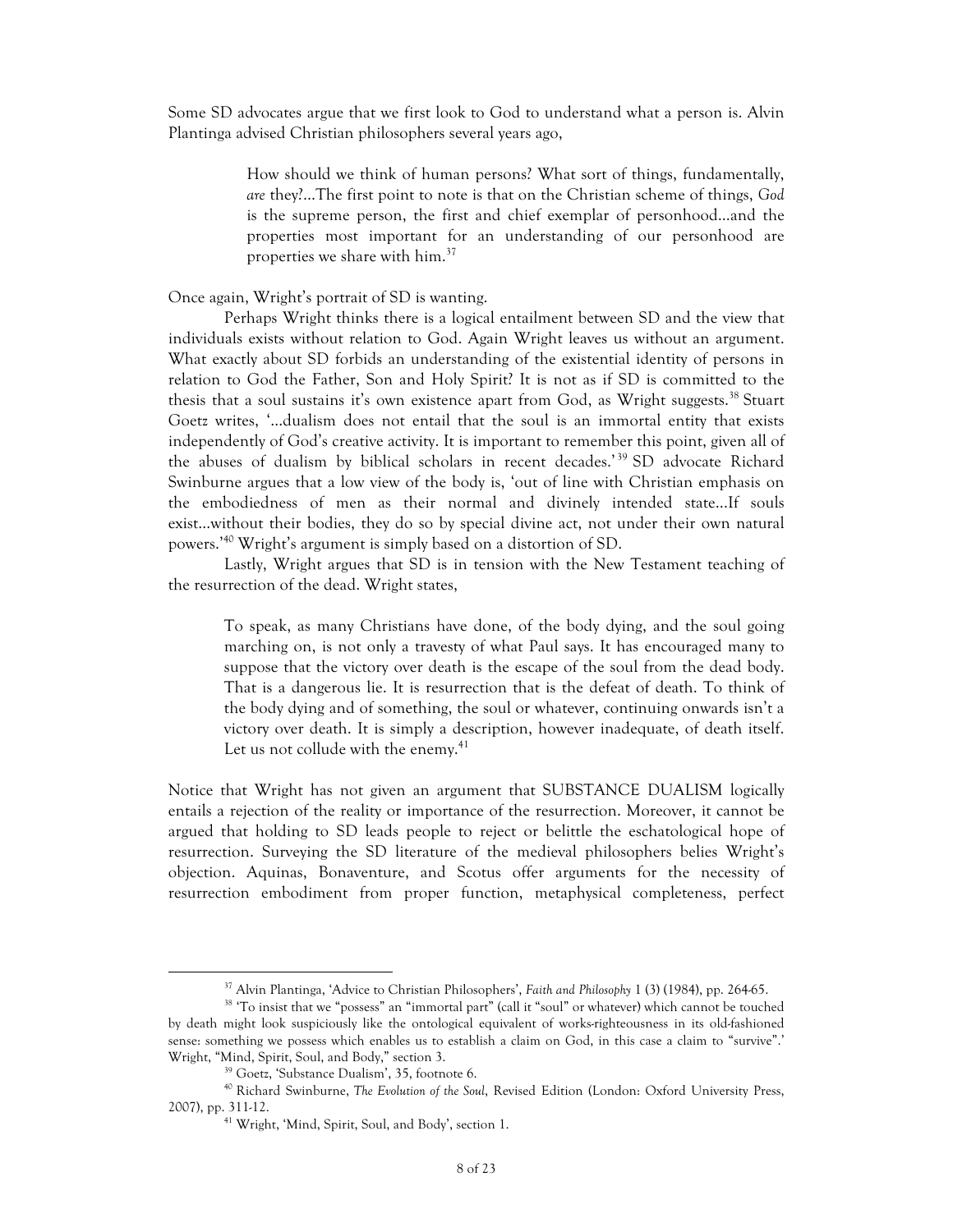happiness, appetite satisfaction, soteriology, divine purpose, and divine justice.<sup>42</sup> For example, Bonaventure argued that the soul must be united to the body for the final judgment because they were pre-mortem partners and should be post-mortem partners in rewards or punishments.<sup>43</sup> Aquinas argued that the human soul must be embodied in order for it to clearly think.<sup>44</sup> Scotus argued that redemption requires embodiment because embodiment perfects the soul-body composite whole.<sup>45</sup> After arguing for the necessity of the physical resurrection of Jesus, Gundry states, "Traditionally the physicality of resurrection in the NT has gone along with anthropological dualism..."<sup>46</sup> Again, Wright's representation of SD is uninformed.

#### 2.4 Does Substance Dualism Devalue the Body?

Wright's final objection to the soul is that "anthropological dualism tends to devalue or downgrade the body."<sup>47</sup> This, of course, is in conflict with the high view of the body present in biblical teaching. Wright gives us no argument for this thesis that SD tends to devalue the body. Notice SD makes no statement regarding the value of the body. It simply maintains that the human person partly consists of a body.

Perhaps Wright means that holding SD causes a tendency devalue the body. Yet, surveying the SD literature I mentioned regarding the resurrection belies this popular claim. Again it is not at all clear to whom Wright is referring. Perhaps, like many other theologians, Wright is thinking of Descartes. This is a mistake. Descartes adamantly rejects the dualism of Plato. The soul, says Descartes, does not simply reside in the body "as a pilot resides in a ship," but rather forms a kind of natural unity "most closely joined" and "as if intermixed" with it.<sup>48</sup> Arguably, Descartes' view has more in common with scholastic-Aristotelian theories of soul-body union than is popularly portrayed.<sup>49</sup> For Descartes there is no 'ghost in the machine.'<sup>50</sup> He refers to the soul as a 'substantial form',<sup>51</sup> and as 'substantially united'<sup>52</sup> with the body.

Likewise, contemporary SD advocates hold a high view of embodiment as well. Plantinga, a strong defender of SD writes,

 $42$  For an excellent introduction to these arguments see, Marilyn McCord Adams, 'Why Bodies as Well as Souls in the Life to Come' in Gregory T. Doolan (ed.), *The Science of Being as Being: Metaphysical Investigations* (Washington, DC: The Catholic University of America Press, 2012), pp. 264-297. <sup>43</sup> Bonaventure, *Commentarius in librum Sententiarum*. IV, d. 43, a. 1, q. 1, 4.883–84.

<sup>44</sup> Thomas Aquinas, *Summa Theologia* I, q. 89, a. 1 co. & ad 3; *ST* I, a. 2 co. & ad 2; *ST* I, q. 89, a. 3 co.

<sup>45</sup> Scotus, *Opus Oxoniense*. IV, d. 45, q. 2, n. 14, 10.182.

<sup>46</sup> Gundry, 'Addendum: A Biblical and Philosophical-Scientific Conversation with Christian Nonreductive Physicalists', 187.

<sup>47</sup> Wright, 'Mind, Spirit, Soul, and Body', section 1.

<sup>48</sup> René Descartes, *Meditations on First Philosophy*, Sixth Meditation, 81; (1641), in *Descartes: Selected Philosophical Writings*. Vol. 2. Trans. John Cottingham, Robert Stoothoff, and Dugald Murdoch. New York: Cambridge University Press, 1988, p. 56. Hereafter CSM refers to this edition of Descartes' Work. See also *Discourse on Method* 1637, part 5: 59 (CSM I 141), and *Meditations on First Philosophy*, Objections and Replies 228 (CSM II 160).

<sup>49</sup> See for example, Paul Hoffman, 'The Unity of Descartes' Man,' *The Philosophical Review* 95 (1986), pp. 339-369. For a critical treatment of Hoffman, see Marleen Rozemond, *Descartes's Dualism* (Cambridge: Harvard University Press, 1998). For a response to Rozemond, see Justin Skirry, *Descartes and the Metaphysics of Human Nature* (London and New York: Thoemmes-Continuum Press, 2005).

 $50$  The 'ghost in the machine' is a phrase coined by Gilbert Ryle to describe Descartes' mind-body dualism (*The Concept of Mind*, 1949). The phrase was intended to portray, in a pejorative way, the mysterious notion of mind/brain interaction, but to this day is often mistaken for an accurate statement of Descartes' view.

<sup>51</sup> René Descartes, *Letter to Regius*, CSM III, 207-208.

<sup>52</sup> René Descartes, *Letter to Mesland*, CSM III 243.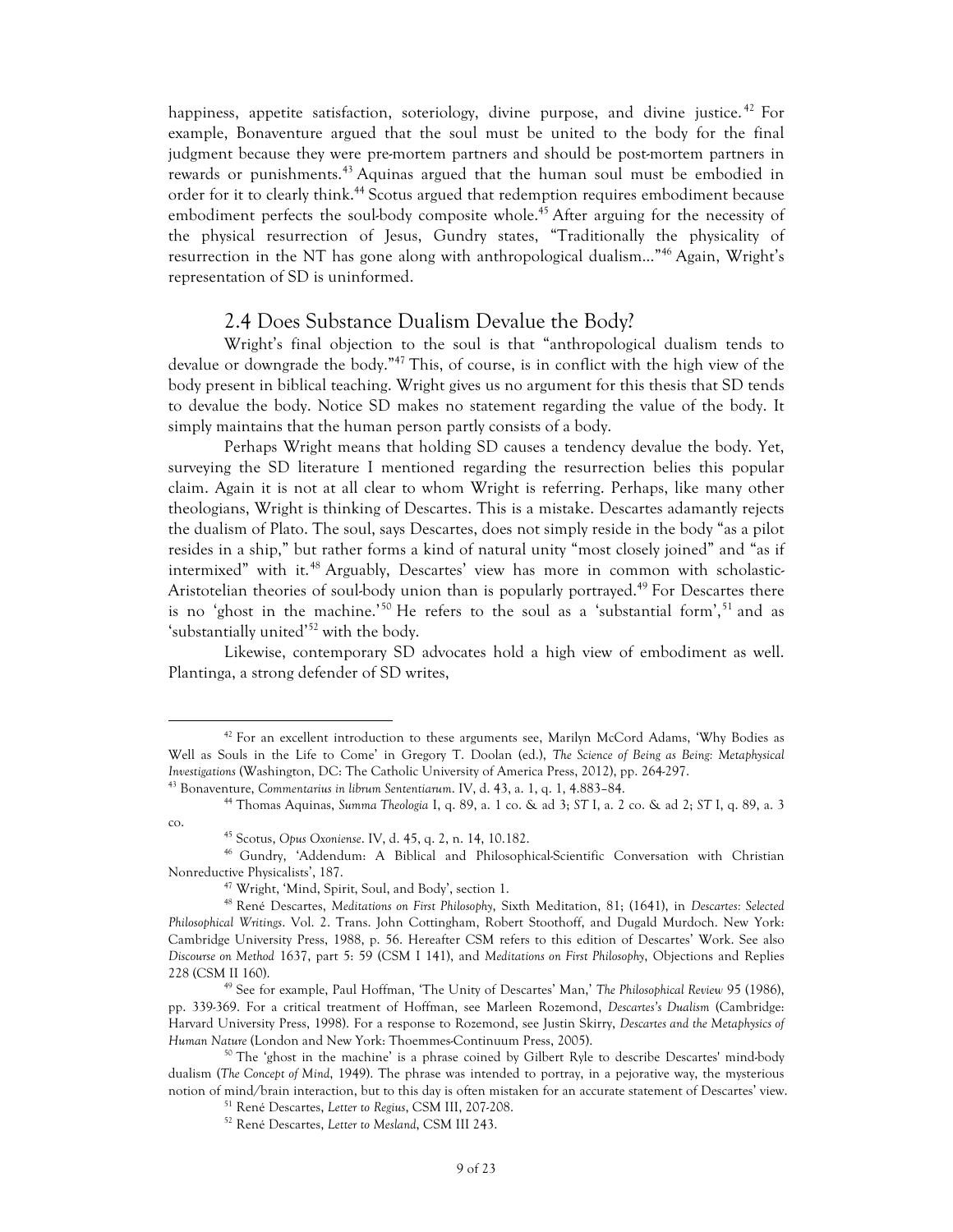…on the traditional Christian view, God has designed human being to have bodies; they function properly only if embodied; and of course Christians look forward to the resurrection of the body. My body is crucial to my well-being and I can flourish only if embodied.<sup>53</sup>

Likewise, according to SD advocate Dallas Willard, "…*the body lies at the center of the spiritual life*…"<sup>54</sup> and is "an essential part of who we are, and no redemption that omits it is full redemption."<sup>55</sup> Charles Taliaferro has argued that given SD, being an embodied person consists in the exercise of six types of virtue: sensory, agency, constitutional, epistemic, structural, and affective.<sup>56</sup> It is simply false that substance dualists do not embrace the value of embodiment. As I've shown, historical and contemporary advocates of SD have all held that the soul and body are profoundly integrated.

Those who oppose SD face the problem of ethical voluntarism regarding the value of persons. SD has a natural account of the special value of human persons as rooted in God's creative act, rater than his volition. God has created human persons with a unique essence—an embodied soul—reflective of God's unique intention for humanity. SD understands creation as intimately caught up in the purposes of God, while the alternative voluntarism account has a deep divide between God's creation and his purposes for it along with its value.<sup>57</sup> Wright is simply mistaken that SD tends to devalue the body.

### 3. An Eschatological Argument for Substance Dualism

Here I argue that Wright's work is in logical tension with itself. It is obvious that in the paper under consideration Wright rejects the soul. It is not obvious, however, that Wright consistently rejects SUBSTANCE DUALISM throughout his extensive previous works. Regarding the state of Christians between death and resurrection, Wright states, "Rather, *sleep* here means that the *body* is "asleep" in the sense of "dead," while the real person—however we want to describe him or her—continues."<sup>58</sup> Wright is as clear as he ever is on this issue. The *"real person,"* is not identical to a body, but is what remains apart from the body until the resurrection. This is a clear commitment to SD, especially in light of the following arguments.

### 3.1 Jesus and Paul in Defense of Disembodied Existence

According to Wright, the resurrection of the dead is not immediate.<sup>59</sup> After death, yet before the resurrection, human persons exist. Wright asks, "Who or what are they? They are, at present, souls, spirits or angel-like beings, held in that state of being not because they were naturally immortal but by the creative power of YHWH."<sup>60</sup> But hasn't

<sup>53</sup> Alvin Plantinga, 'Materialism and Christian Belief' in Peter van Inwagen and Dean Zimmerman (eds.), *Persons: Human and Divine*, (Oxford: Oxford University Press, 2007), p. 99.

<sup>54</sup> Dallas Willard, *Renovation of the Heart: Putting on the Character of Christ* (Colorado Springs, CO: NavPress, 2002), p. 159. For an excellent treatment of Willard's view, see, J. P. Moreland, 'Tweaking Dallas Willard's Ontology of the Human Person', *Journal of Spiritual Formation & Soul Care* 8 (2) (2015), pp. 187-202.<br><sup>55</sup> Ibid., 162.

<sup>56</sup> Charles Taliaferro, 'The Virtues of Embodiment', *Philosophy* 76 (2001), pp. 111-125.

<sup>&</sup>lt;sup>57</sup> For a detailed treatment of substance dualism and the value of human persons, see: Moreland and Rae, *Body & Soul*; and Patrick Lee and Robert P. George, *Body-Self Dualism in Contemporary Ethics and Politics* (Cambridge University Press, 2008).

<sup>58</sup> N. T. Wright, *Surprised by Hope: Rethinking Heaven, the Resurrection, and the Mission of the Church* (New York, NY: HarperOne, 2008), p. 171.

<sup>59</sup> Wright, *Surprised by Hope*, p. 162.

<sup>60</sup> Ibid., p. 203.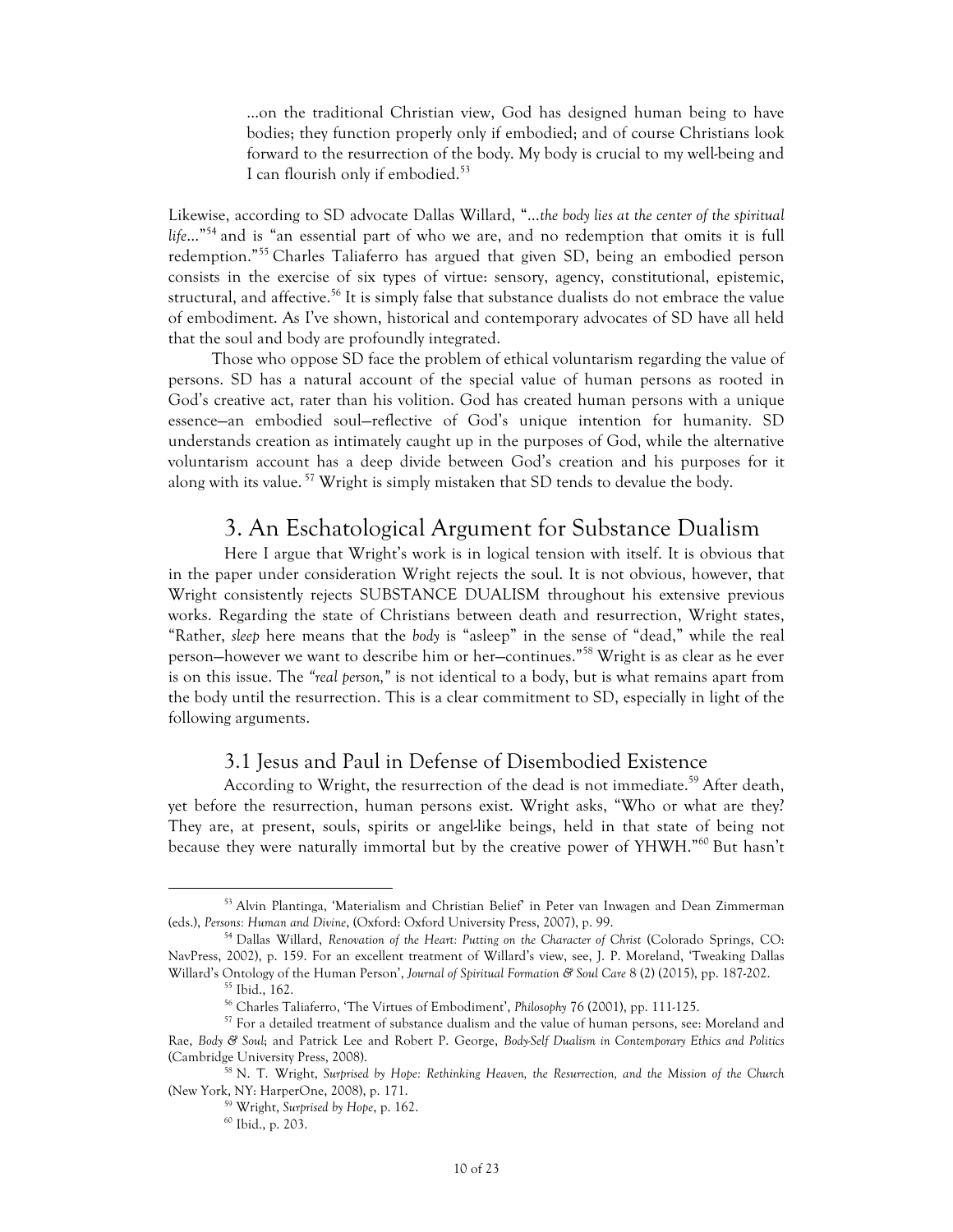Wright rejected this? Wright offers a variety of arguments from the New Testament for the reality of a disembodied intermediary state. I will focus on only a few.

In Acts 23:7-9, Paul, before an audience of Sadducees and Pharisees, sides firmly with the Pharisees. Regarding this, Wright states,

> The most likely interpretation – and a very revealing one it is – is that those who held to belief in resurrection in this period, that is, the Pharisees, had also developed regular ways of describing the intermediate state. In that world, nobody supposed the dead were already raised; resurrection, we have seen, describes new bodily like after a present mode of 'life after death'. So: where and what are the dead now? To this, we may surmise (and verse 9 will demonstrate it further), the Pharisees gave the answer: they are at present like angels, or spirits. They are presently disembodied; in the future, they will receive their new embodiment.<sup>61</sup>

In Acts 12:14-15 Christians are praying for Peter who, unknown to them, has just been miraculously released from prison. Peter knocks at the door and after hearing Peter's voice Mary (Mark's brother) announces to everyone, "It's his angel!" Regarding this, Wright explains,

> 'It's his angel', in other words, does not mean, 'He has been raised from the dead.' It is a way of referring to the intermediate 'angelic' state in which the person will now remain, with his body dead and buried, until the resurrection. And it is this intermediate state, in whatever form it is described, that the Sadducees seem to have denied, along with the doctrine of resurrection itself.<sup>62</sup>

After considering a number of sources, Wright makes clear the view of the Pharisees,

We must assume, from everything else we know of the Pharisaic tradition… that these great sages believed in eventual resurrection; here they seem to have been employing new concepts of a body/soul dualism to explain what happened between bodily death and the final state of blessedness.<sup>63</sup>

Elsewhere, he writes,

Part of the Pharisaic belief in future bodily resurrection is the belief that some sort of continuing personal identity, however hard it may be to describe, is necessary if the person being raised at the last day is after all to be identical with the person who has died. If that is not the case, the whole theological rational for resurrection, namely, the reward of justice in the future life, collapses in ruins.<sup>64</sup>

Clearly, the Pharisees, Peter and Paul, held to a disembodied state between death and resurrection.<sup>65</sup>

<sup>61</sup> Ibid., p. 133.

<sup>62</sup> N. T. Wright, *The Resurrection of the Son of God, Christian Origins and the Question of God, Vol. 3* (Minneapolis, MN: Fortress Press, 2003), p. 134.

<sup>63</sup> Ibid., p. 142.

<sup>64</sup> Ibid., p. 195.

<sup>&</sup>lt;sup>65</sup> The Sadducees denied the of the resurrection and life after death in general. For Wright's treatment of the Sadducees on this, see *The Resurrection of the Son of God*, pp. 131-40.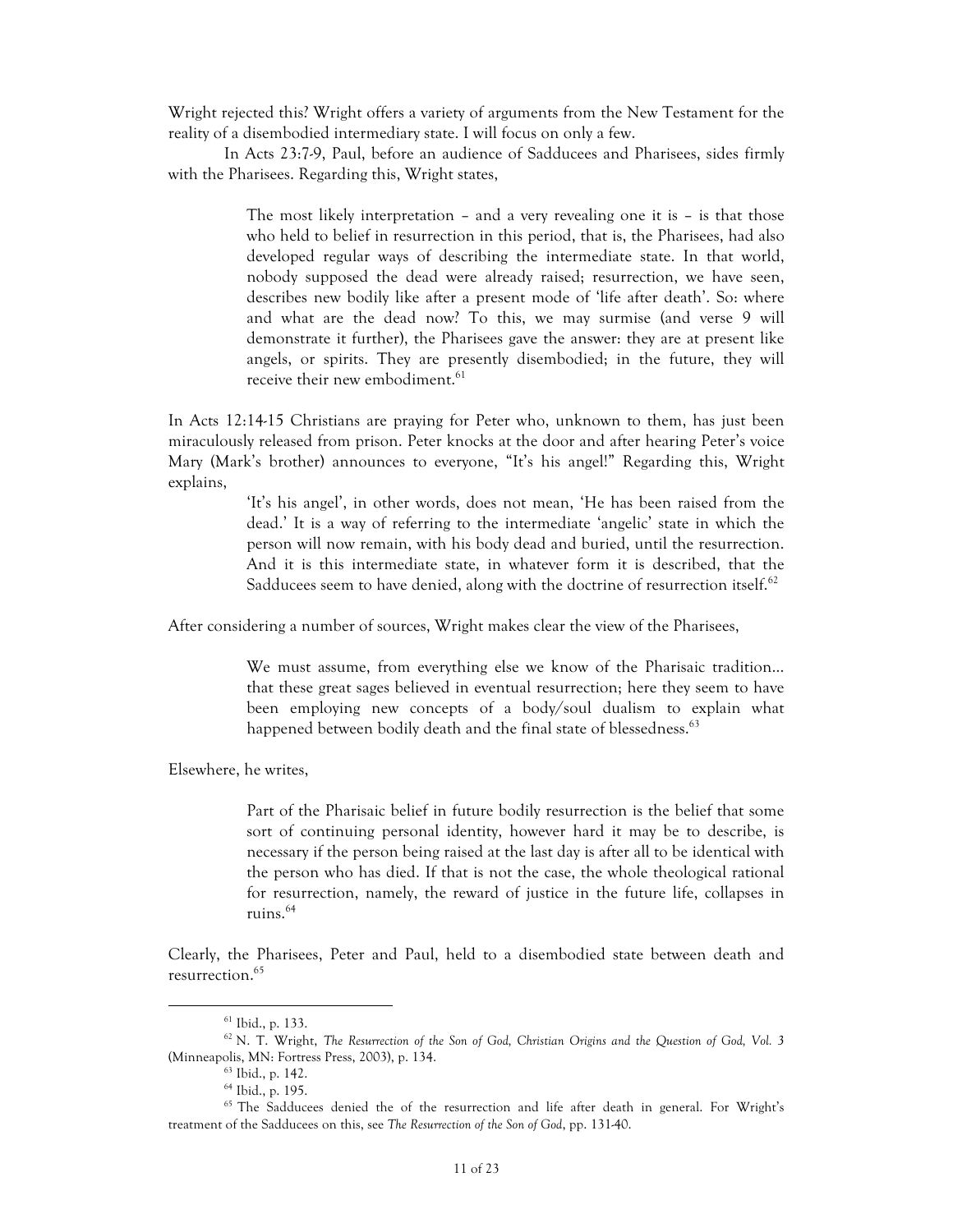Furthermore, Wright argues that Jesus sided with the Pharisees on this issue. Wright makes his case from Jesus' response when questioned by the Sadducees regarding marriage after the resurrection (Mk. 12:18-27, Mt. 22:23-33, Lk. 20:27-40). <sup>66</sup> Jesus concludes his reply by saying, "I am the God of Abraham, the God of Isaac and the God of Jacob. He is not God of the dead, but of the living." According to Wright, this is an argument for a disembodied existence between death and resurrection. <sup>67</sup> Abraham, Isaac and Jacob are dead, and have not been resurrected, yet are alive before God in a state Wright refers to as 'disembodied' and 'non-bodily.' <sup>68</sup> Therefore, Jesus believed in a disembodied intermediate state before the resurrection.

SUBSTANCE DUALISM has a very natural account of the disembodied intermediary state.<sup>69</sup> Before death, I exists as an embodied soul. At death, my body dies and eventually ceases to exist, yet I remain as a disembodied soul. I retain my personal identity, until the general resurrection when I receive a new glorified body. It must be understood; SD advocates hold that this disembodied state is both "abnormal" and a kind of "minimal existence." $^{70}$  It is a state in which persons cannot flourish. $^{71}$ 

The Christian physicalist faced with the grim task of explaining our disembodied existence in the intermediate state.<sup>72</sup> Consequently, Christian physicalists have largely denied that human persons exist in such a state. For the Christian physicalist, persons either do not exist at all in between death and resurrection or they exist as some sort of material object, which raises severe difficulties for their view.<sup>73</sup> However, Wright's view faces a far worse difficulty.

#### 3.2 Wright's Dilemma

Wright is faced with a serious dilemma: embrace SUBSTANCE DUALISM or deny the disembodied intermediary state. If he rejects SD, then what is it that exists in the intermediate state?<sup>74</sup> It can't be my body. My body is dead and not before God. Notions of narrative and relational ontology will not help, because narrative does not ground personal identity, but is rather an expression of one's identity. Likewise, relational ontology is of no help either, because there must be something that exists if it is to be in relation to God.

 

<sup>73</sup> Davis, *Risen Indeed*, p. 89.

<sup>&</sup>lt;sup>66</sup> According to Wright, the answer Jesus gives here is the most important passage about the resurrection in the Gospels. Wright, *The Resurrection of the Son of God*, p. 415.

<sup>67</sup> Wright, *The Resurrection of the Son of God*, pp. 423-26.

<sup>68</sup> Ibid., p. 424, and p. 425.

<sup>69</sup> For a defense of the coherence of disembodied existence, see: Paul Helm, 'A Theory of Disembodied Survival and Re-embodied Existence', *Religious Studies* 14 (1978), pp. 15-26; and Richard Purtill, 'The Intelligibility of Disembodied Survival', *Christian Scholars Review* 5 (I) (1975), pp. 3-22.

<sup>70</sup> Stephen T. Davis, *Risen Indeed: Making Sense of the Resurrection* (Grand Rapids, MI: Eerdmans, 1993), p. 90.

<sup>71</sup> Plantinga, 'Materialism and Christian Belief', p. 99.

 $72$  See for example, Keith E. Yandell, 'Materialism and Post-Mortem Survival' in Thomas M. Crisp and Matthew Davidson (eds.), *Knowledge and Reality: Essays in Honor of Alvin Plantinga* (Netherlands: Springer, 2006), pp. 257-98.

<sup>&</sup>lt;sup>74</sup> To be clear, I am not arguing that preserving personal identity between death and resurrection is difficult on a materialist view, although I think it is. There are a variety of materialist accounts: the simulacrum view (Peter van Inwagen, 'The possibility of Resurrection', *International Journal of Philosophy of Religion* 9 (1998), pp. 114-21), the fusion view (Dean Zimmerman, 'The Compatibility of Materialism and Survival: The 'Falling Elevator' Model', *Faith and Philosophy* 16 (1999), pp. 194-212), the constitution view (Lynne Rudder Baker, 'Material Persons and the Doctrine of Resurrection', *Faith and Philosophy* 18 (2001), pp. 151-67), and the animalist view (Trenton Merricks, "How to Live Forever Without Saving Your Soul: Physicalism and Immortality' in Kevin Corcoran (ed.), *Soul Body and Survival* (Ithaca, NY: Cornell University Press, 2001). However, *none of these philosophers hold to a disembodied intermediate state*. Because Wright is committed to a disembodied intermediary state, Wright faces an even worse dilemma than most Christian materialists.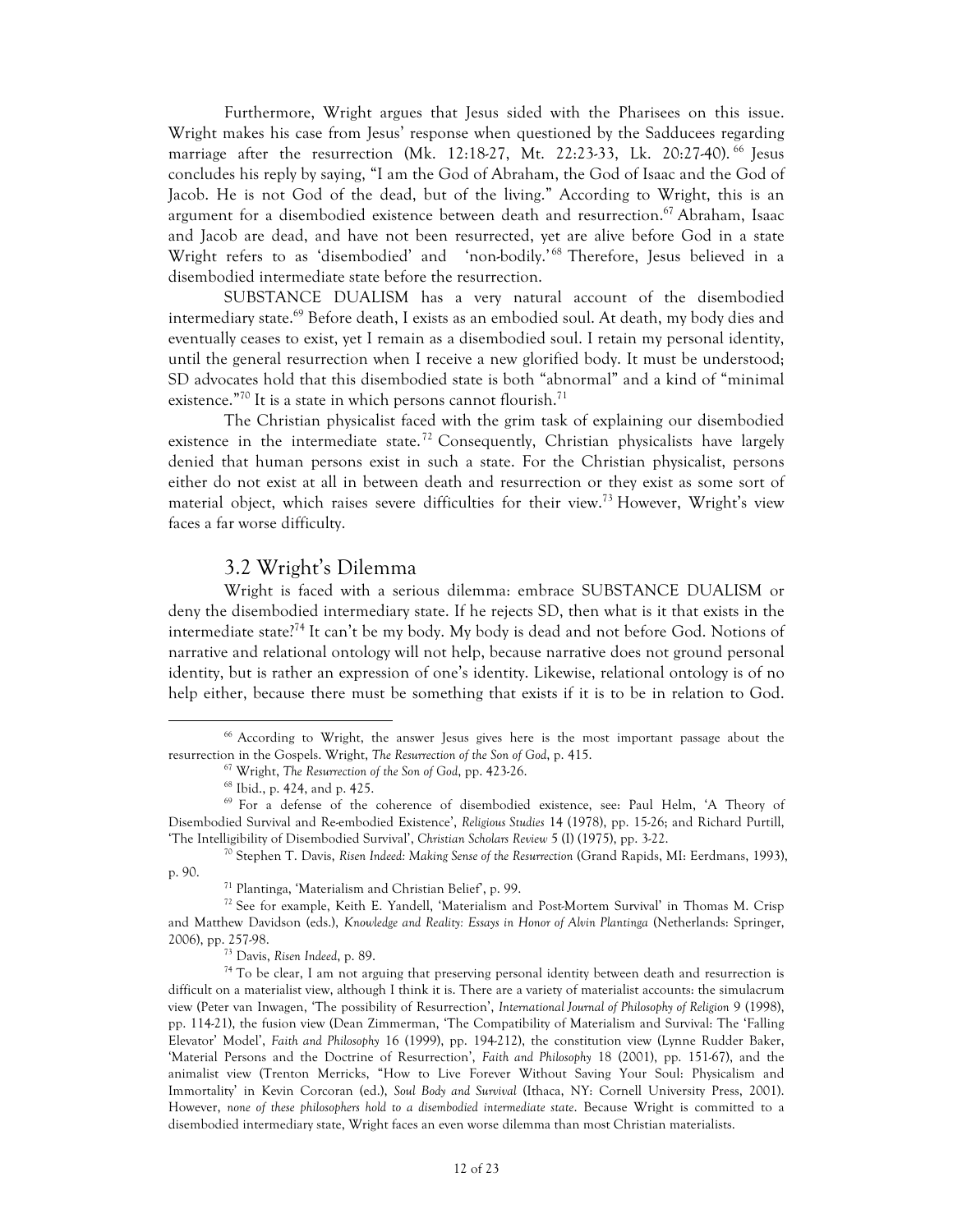Narrative and relation presuppose personal identity; they do not provide grounding for or even an account of identity.

Plantinga has argued that individuals have an impossible time understanding how matter could think, not because they can't understand the science, if there where such a science, but because when faced with modal intuitions, they "see" that matter is not a candidate for thinking. It is as irrational a proposition as, "The number five weighs 5 pounds."<sup>75</sup> Reflecting on those concepts reveal it's impossibility. The same applies to the conjunction a disembodied intermediate state and the rejection of SD. It is inconceivable that if when a thing ceases to exist, that it continue to exist in any state, including an intermediate state.<sup>76</sup> Given the nature of identity if x is identical to y, and y ceases to exist at  $t_1$ , then *x* likewise ceases to exist at  $t_1$ . Consequently, if SD is false and you are identical to your body, then when your body ceases to exist you cease to exist. However, if *x* is not identical to *y*, and *y* ceases to exist at t<sub>1</sub>, then *y* may still exist at t<sub>1</sub>. This later view is the SD thesis: that a human person is not identical to a body, and therefore can exist even if their body does not. Wright's commitment to a spiritual and disembodied intermediate state commits him to SD.

#### 3.3 Can Wright Recover the Soul?

Wright emphatically states his rejection of mind-body dualism. I have argued he cannot. There is, however, a way forward for Wright. I suggest Wright abandons his rejection of the soul and understands his arguments as rightfully aimed at a particular view of the soul. Careful reflection reveals that Wright's objections are not as he thinks. He has not provided any reason to abandon the soul. Rather, he has provide objections to an extreme version of anthropological dualism, which has three features:

> EXTREME ANTHOPOLOGICAL DUALISM (EAD): (i) the soul is special to God, but the body isn't, (ii) the afterlife is valuable, but this life is not, and (iii) the soul is autonomously immortal.

Recall the thesis of SUBSTANCE DUALISM:

SUBSTANCE DUALISM (SD): Human persons are not identical to their bodies, but consist of a physical body and a non-physical substantial soul, provided that having a physical body is not necessary for being a human person.

EXTREME ANTHOPOLOGICAL DUALISM and SD are disparate views. Moreover, I have argued that SD does not entail any individual tenant of EAD. Consequently, Wright's argument must be modified to a rejection of EAD. With this modification, I am in full agreement with Wright. EAD is neither biblically nor philosophically defensible. However, Wright mistakenly aims his arguments against SD in general. He need not continue in this mistake. Notice that the rejection of EAD does not entail the rejection of SD. That is, one can accept SD and reject EAD. The extreme anthropological dualism Wright rejects is simply not a live option among Christians doing work in the philosophy of mind. Hence, Wright can keep his rejection of EAD without also rejecting SD. In this way, Wright can save the soul.

<sup>75</sup> Plantinga, 'Materialism and Christian Belief', p. 109.

<sup>76</sup> This isn't an issue of knowing the science of consciousness or even of what God can do miraculously. God cannot do things that are metaphysically impossible, such as, make an elephant a proposition.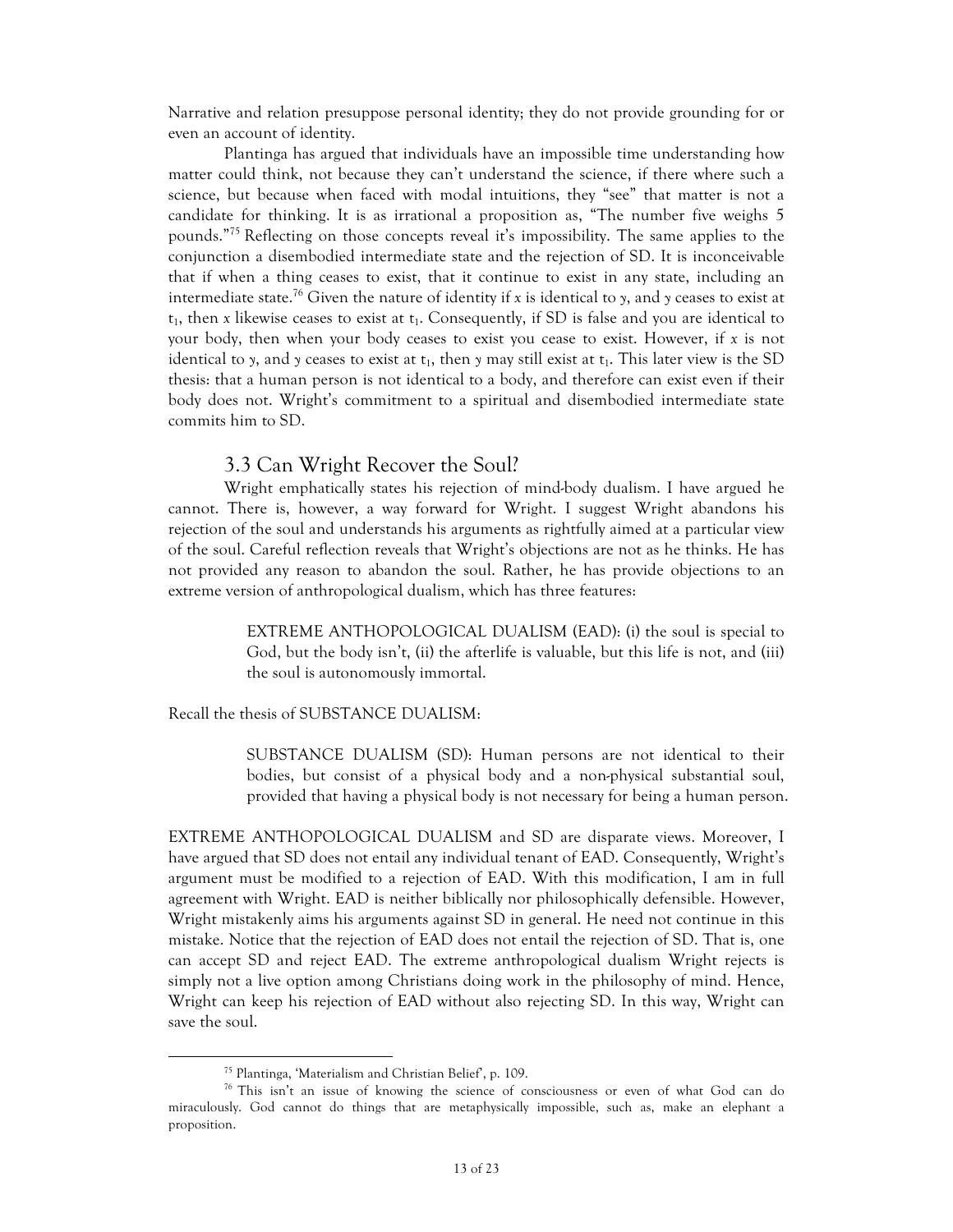### 4. Substance Dualism and the Resurrection of the Dead

Historic Christian faith, like historical Jewish faith, is typically expressed not in terms of the immortality of the soul, but through faith in the resurrection of the dead. One might argue that the immortality of the soul is not essential to historic Christian faith, but that the resurrection of the dead is essential. Historically, Christians, such as Thomas Aquinas, look forward, after the final judgment, to the soul re-animating a glorified body to experience the next stage of its existence. A human soul enjoying only a separate existence would be an incomplete and not a satisfied soul. One could argue that SD largely abstracts from this historical dimension, to the point that many Christians would not recognize their faith in the pronouncements of SD.<sup>77</sup>

There is much to say in reply. I agree that belief in a Platonic immortal soul is not essential to historic Christianity. However, belief in a Platonic immortality of the soul is not essential to SD either. The Early Church knew this well. For example, the 4<sup>th</sup> century Christian bishop, Nemesius advocated for SD, yet rejected Plato's immortality of the soul in favor the biblical teaching on the life of the soul after death. He writes,

There are many proofs of its [the soul's] immortality in Plato and the rest, but those are very difficult, hard to comprehend and scarcely we—understood by those brought up in the sciences. For us let the teaching of the sacred books suffice as a proof of the soul's immortality, for it is reliable in itself, since it is divinely inspired.78

SD does not logically entail Platonism and the Early Church understood this.

Of course it is true that historic Christianity has never understood eternal life as a disembodied existence, but rather as a final existence with a resurrected body. However, this is also true of historic Christian thinkers who adopt SD. Recall, in section 2.3 I listed a number of reasons given by Medieval Christians for why the soul must be brought back together with a resurrected body. This shows that the conjunction of SD and the eschatological hope of a resurrected body is certainly a part of the historical Christian view.

Consider historical Christian confessions of faith. When the Heidelberg Catechism (1563) says that 'my only comfort in life and death is that I belong, body and soul, to my faithful Savior Jesus Christ,<sup>19</sup> the reference to 'body and soul' presupposes SD. This is evident when the same catechism says later, explaining the resurrection of the dead, that 'not only will my soul be taken immediately after this life to Christ its head, but even my flesh, raised by the power of Christ, will be reunited with my soul and made like Christ's glorious body.<sup>380</sup> The Heidelberg Catechism's view of what happens at death is not unique or unusual, but reflects the historical Christian eschatological picture. Certainly, SD is not essential to mere Christianity. However, I have argued that the doctrine of the disembodied states that proceeds the resurrection of the dead is best accounted for in terms of SD.

Still, one could argue that SD does have difficulty accounting for why we need resurrected bodies. If the person is a soul, then a resurrected body seems unnecessary, as it

<sup>&</sup>lt;sup>77</sup> This objection was raised by an anonymous reviewer.<br><sup>78</sup> Nemesius, *On the Nature of Man*, translated by R. W. Sharples and P. J. van der Eijk (Liverpool, UK: Liverpool University Press, 2008), section 2, 38, p. 77.

<sup>79</sup> *Heidelberg Catechism, A New Translation* (Grand Rapids, MI: Christian Reformed Board of Publications, 1975), question and answer 1.6. 80 *Heidelberg Catechism*, question and answer 57.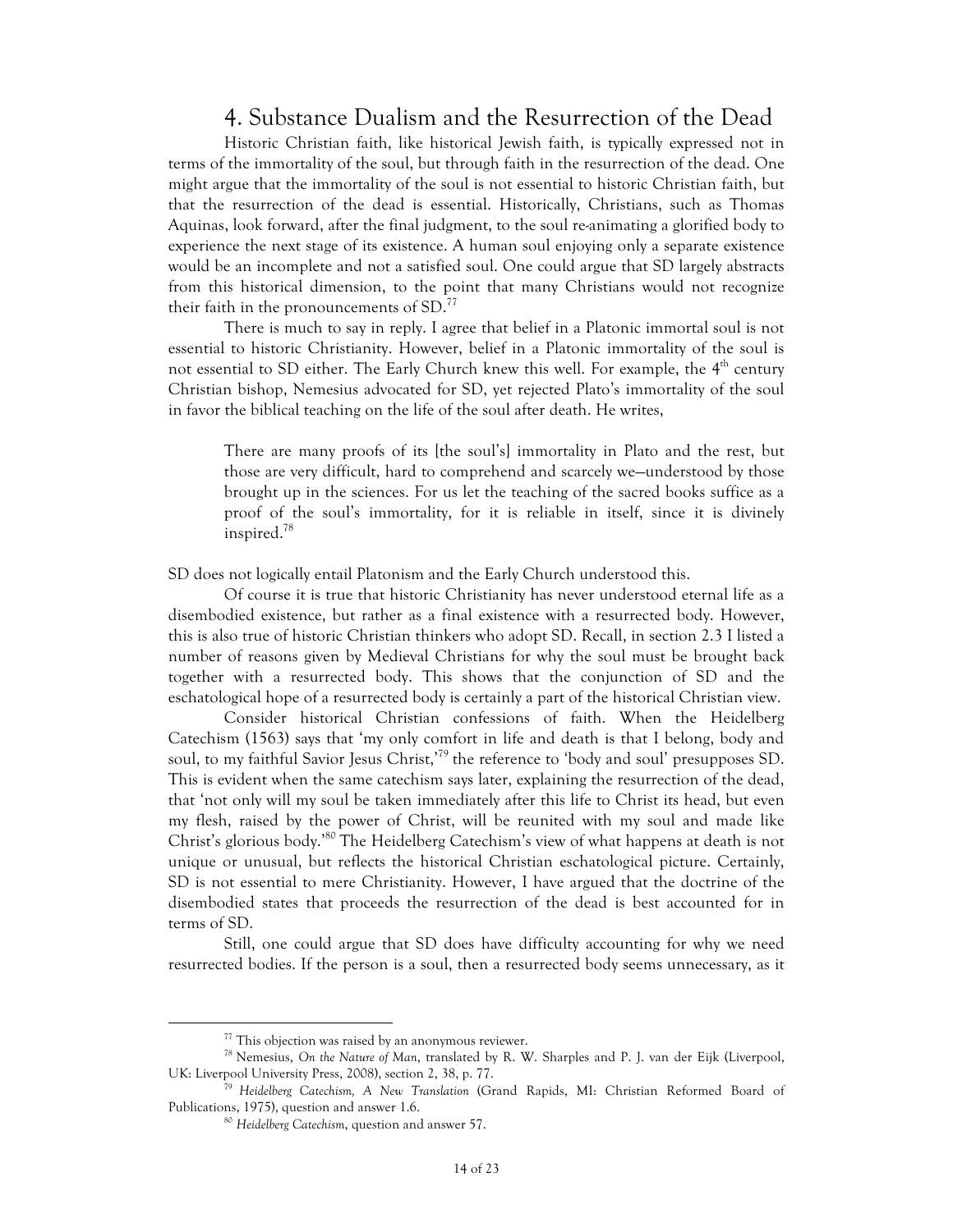is unclear why it is true on SD that resurrection requires a bodily life after death. $81$ Although, this does not give us cause to reject SD, it does reveal an underdeveloped aspect of contemporary SD. As of late, most SD advocates have not offered a positive thesis about the embodiment of the soul and why a soul requires a resurrected body.<sup>82</sup> I do not have space to develop and defend such an account here.<sup>83</sup> What I aim to do is offer a sketch of what such an account could look like, which also fits historical Christian commitments to the resurrection of the body without undermining the historical Christian belief in the disembodied intermediate state. Such a view must hold that we are not identical to our body, so we can exists while disembodied, yet require that we have a resurrected body to satisfy the eschatological intentions of God.

#### 4.2 The Resurrection of Bodily Souls

 

Elsewhere, C. Stephan Evans and I argue for a view we call 'bodily souls'.<sup>84</sup> This view holds that the soul is the person and an immaterial substance. However, the self on this view is a bodily self. The soul is the form of the body, and the body is in a sense a form in which a soul exists when embodied. The body is not simply another object in the world. Rather, the body is the form or the mode in which I exercise my agency and relationality. It is how I exist as an object in the world. However, in another sense the body is something distinct from my self, another object in the world whose characteristics I must take account of when I act. Accordingly, the soul requires a body, not to exist, but to exist as God intended us to exist. Already these features of the bodily soul view begin to show why we require a body, including a resurrected body. What follows are further details I take as extension this bodily soul view. Some of these details help us understand why bodily souls require a resurrected body.

The following draws heavily from the Late Medieval Aristotelians<sup>85</sup>, and more recent work by E. J. Lowe<sup>86</sup> and J. P. Moreland.<sup>87</sup> On this view, the human soul is a nonphysical mereologically simple spatially unextended substance. Although it is not complex with respect to parthood, it is quite complex with regard to its essence. It is the internal essence of the soul that contains the capacities for consciousness and for animating, enlivening, and teleologically developing its body. That is, it is the instantiated soul whose essence is the form of the body.

The human body, according to this view, is a mode of the human soul; it is an ensouled complex physical structure. As many Early Church thinkers would hold, the soul

<sup>&</sup>lt;sup>81</sup> See, for example, Lynne Rudder Baker, 'Death and the Afterlife' in William J. Wainwright (ed.), *The Oxford Handbook for the Philosophy of Religion* (Oxford: Oxford University Press, 2007), p. 376.

 $82$  This is likely a result from the fact that Christian philosophers largely make their arguments for SD in opposition to naturalism in general and physicalism or materialism about human persons in particular. Having said that, I am convinced that SD advocates need to offer an account of embodiment that makes sense of why we require a resurrected body.

<sup>&</sup>lt;sup>83</sup> For a more developed account, see, Brandon L. Rickabaugh, 'The Resurrection of Bodily Souls: A Neo-Aristotelian Account', forthcoming.<br><sup>84</sup> See, C. Stephen Evans and Brandon L. Rickabaugh, 'What "What Does it Mean to Be a Bodily

Soul?', *Philosophia Christi* 17 (2) (2005), pp. 315-330. Evans coined the term 'bodily soul'. Here I add further details of what such a view could look like. However, these are my own additions and do not necessarily represent Evans' view.

<sup>85</sup> See, Robert Pasnau, *Metaphysical Themes: 1274-1671* (Oxford: Clarendon, 2011); and Dennis Des Chene, *Life's Form: Late Aristotelian Conceptions of the Soul* (Ithaca, N.Y.: Cornell University Press, 2000).

<sup>86</sup> E. J. Lowe, 'Non-Cartesian Substance Dualism', in *After Physicalism*, edited by Benedikt Paul Göcke (Notre Dame, IN: University of Notre Dame Press, 2012), 48-71.

<sup>87</sup> See, J. P. Moreland, 'Tweaking Dallas Willard's Ontology of the Human Person', *Journal of Spiritual Formation and Soul Care* 8 (2) (2015): 187-202; and 'In Defense of a Thomistic-Like Dualism', forthcoming.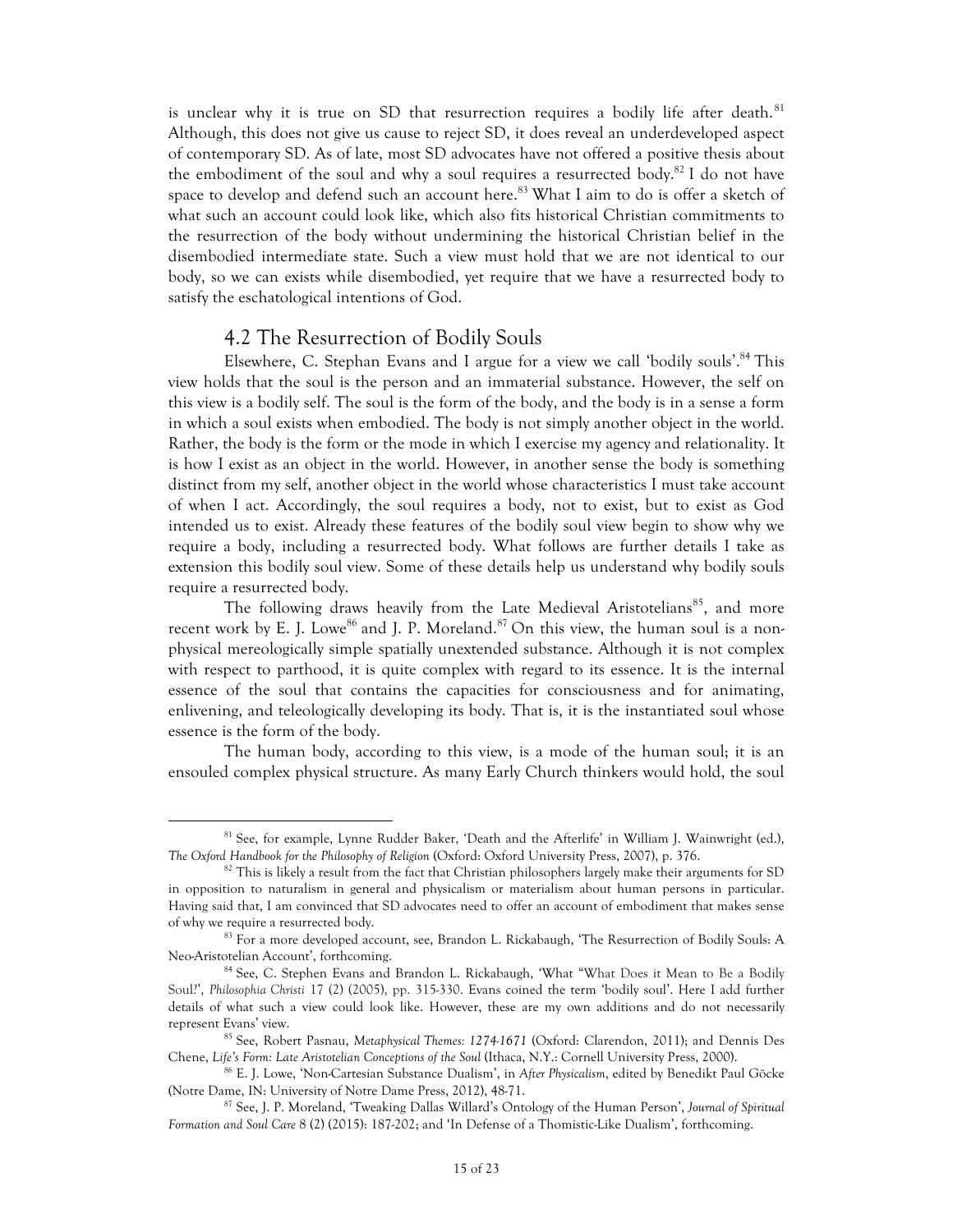can exist without the body, but the body cannot exist without the soul.<sup>88</sup> Accordingly, the parts of the body are inseparable parts, where *x* is an inseparable part of *y* means that *x* cannot be separated from *y* and continue to exist. The inseparable parts of the body stand in internal relations to each other and to the essence of the soul. Unlike materialist view, and some SD views, the body is not a mereological aggregate of separable parts. Notice that this view naturally leads to a high view of the body. The body is not a mere mechanical machine. Nor is the body purely physical. Rather, the body is a mode of the soul, an inseparable part of the soul.

What it means to be disembodied on this view is unique. Accordingly, to be disembodied is for the soul to lose a mode (being embodied) but to retain the potential to be modified differently at a later time (to be re-embodied). It is the soul that sustains one's personal identity in a disembodied state. A close analogy would be a shaped piece of clay losing part of its shape. The clay remains although it is modified by a change in shape. However, the shape cannot exist apart from the clay. Similarly, when I lose a limb, I no longer have an important component of my body (a very complicated structural mode), and the limb ceases to be a limb.

Accordingly, the soul is a bodily soul in the sense that the soul is what makes a body. One of the purposes of the essence of the human soul is to enliven, animate, and develop its body. Conversely, the body is dependent for its very existence upon the soul. The soul needs to be embodied to fulfill its telos, its purpose, as God created it. In order to be fully alive according to God's intentions for humanity, we must be embodied. Because the body is a mode of the soul, this view maintains that embodiment is a power of the soul. That is, it is the very nature of the soul that it is fulfilled in embodiment.

Likewise, this view provides a natural account for why my soul requires this body to be glorified and resurrected. My body is uniquely and inseparably a part of me. I ensoul my body. It is the essence of my soul that makes my body what it is. At death, I no longer ensoul matter, but will again at the final resurrection. Because the essence of my soul makes my body what it is, when I am re-embodied, my soul forms not just any body, but my body. This is possible because the body is not merely physical and is a highly complex physical structure. It is not a mere aggregate of separable parts, which cannot be replaced and remain the same.

Moreover, this version of neo-Aristotelian or hylomorphic SUBSTANCE DUALISM entails the necessity of the body for the natural functioning of the soul's powers. Denis Des Chene explains,

The human soul is not merely joined with the body in fact. It is the *kind* of soul which, though capable of separate existence…nevertheless by its nature presupposes union with a body, and moreover with a particular kind of body, a body with organs, in order to exercise all its powers—even reason insofar as reason needs the senses to give it material for abstraction.<sup>89</sup>

Elsewhere, Des Chene notes, 'Even the intellect requires, so long as the soul is joined with a body, a certain disposition of the brain.<sup>'90</sup> Consequently, specific neurological conditions closely associated with the soul's capacity for consciousness. Accordingly, a dysfunctional body can very easily bring about a dysfunctional soul if the damaged part of the body is

<sup>88</sup> See for example, Nemesius, *On the Nature of Man*, section 2, 37, p. 77.

<sup>89</sup> Dennis Des Chene, *Life's Form: Late Aristotelian Conceptions of the Soul* (Ithaca, NY: Cornell University Press, 2000), 71. Cited in Moreland, 'In Defense of a Thomistic-Like Dualism', forthcoming.

<sup>90</sup> Ibid, 96.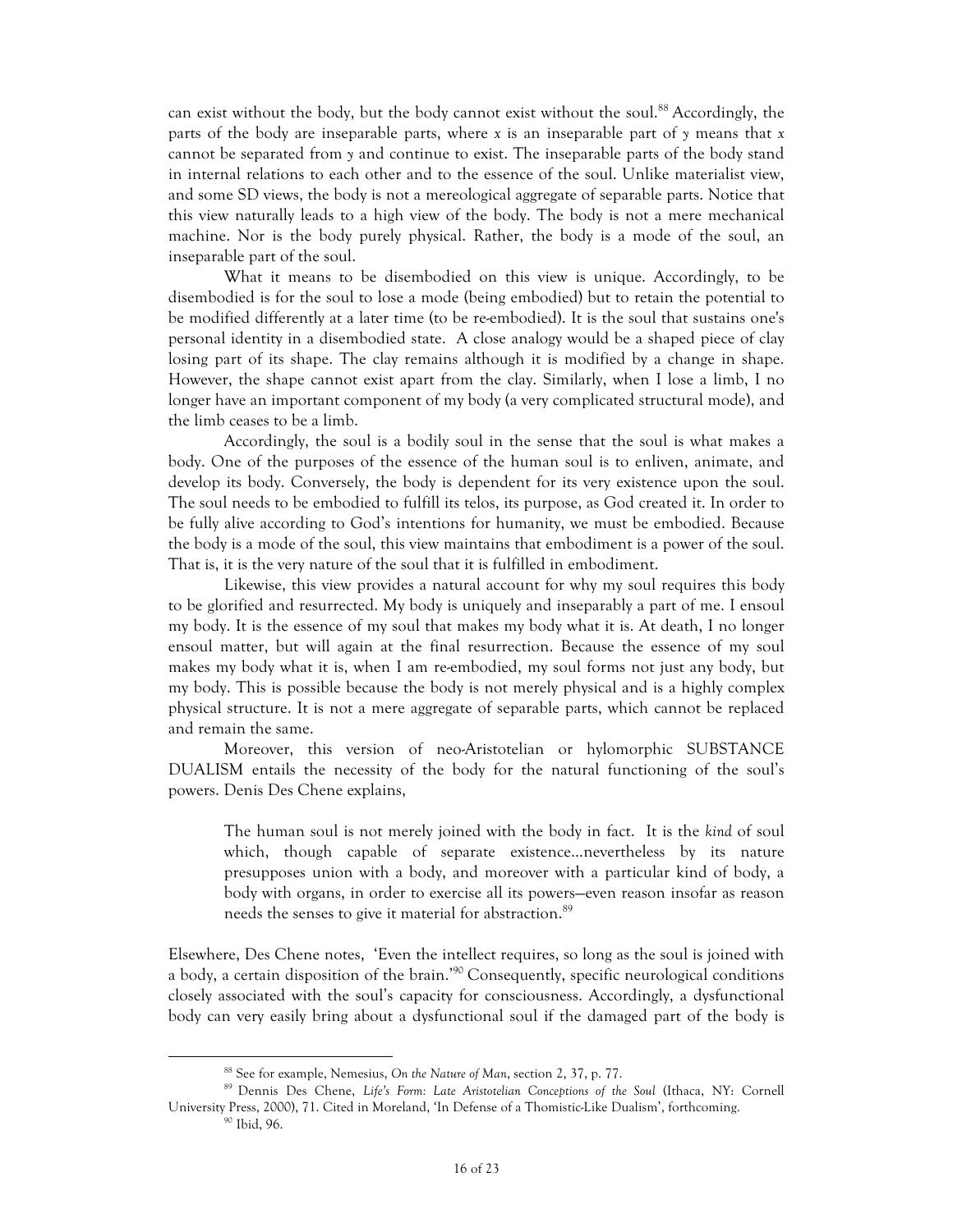relevant to the function of some aspect of the soul. The soul cannot function in its normal and intended way without a specific body naturally structured precisely for that soul's functioning.

What this means is that the soul cannot flourish or naturally function without a body. However, by God's grace, in the disembodied state, the soul may still be able to function in some regular ways. Other examples would be in near death experiences, where these individuals accurately report seeing and hearing specific things. This of course is not the natural state of the soul. In its embodied state, the powers of the soul, when functioning according to God's design, require a body for its full normal activation. As Bonaventure argued, the human soul has a natural inclination to be joined to its body.<sup>91</sup> Of course, this explanation bottoms out with God's creative purposes of us, but all ultimate explanation will bottom out with God's intentions. Moreover, this view fits perfectly within the historical Christian view. On this version of SD, we can exist as persons in the disembodied intermediate state. Moreover, the resurrection of the body is not a mere afterthought, but necessary for each of us to fulfill our eschatological telos as a bodily soul.

#### Conclusion

 

I have defended two propositions. First, SUBSTANCE DUALISM remains unscathed by Wright's criticisms. Secondly, Wright's work on the New Testament regarding the disembodied intermediate state assumes SUBSTANCE DUALISM. Either Wright must abandon his rejection of the soul or his commitment to the New Testament view of a disembodied intermediate state. I have repeatedly shown that Wright fails to interact with the actual views of SD advocates. Unfortunately, this is a mistake is common with other SD opponents like Nancy Murphy, Warren Brown, and Joel Green.<sup>92</sup> Recently, materialist philosophers have admitted that the common philosophical and scientific objections to SD fail.<sup>93</sup> I have argued the same is true regarding the most common theological objections to SUBSTANCE DUALISM. 94

<sup>91</sup> Bonaventure, *Commentarius in Librium Sententiarum* IV, d. 43, a. 1, q. 1, 4.884.

<sup>92</sup> This is shown quite well in, John W. Cooper, 'Exaggerated Rumors of Dualism's Demise: A Review Essay on Body, Soul and Human Life,' *Philosophia Christi* 11 (2009), pp. 453-64.

<sup>93</sup> José Gusmão Rodrigues, 'There are No Good Objections to Substance Dualism', *Philosophy* 89 (2) (2014), pp. 199-222; and William G. Lycan, 'Giving Dualism its Due', *Australasian Journal of Philosophy* 87 (4) (2009), pp. 551-63.

<sup>&</sup>lt;sup>94</sup> I am grateful to J. P. Moreland and John W. Cooper for helpful comments on an earlier version of this paper.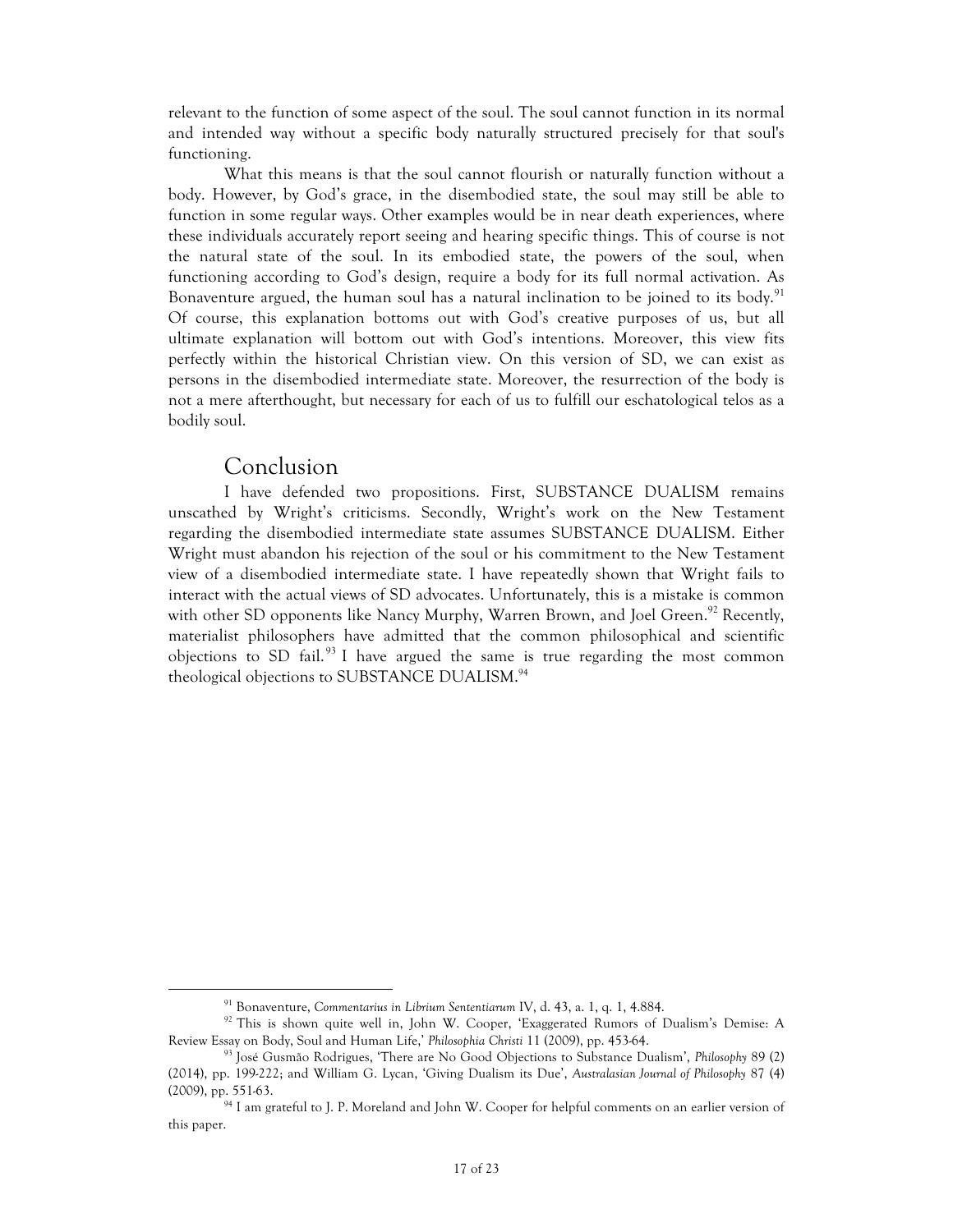# Bibliography

- Adams, Marilyn McCord. (2012). 'Why Bodies as Well as Souls in the Life to Come.' In Gregory T. Doolan (ed.). *The Science of Being as Being: Metaphysical Investigations*. Washington, DC: The Catholic University of America Press: 264-97.
- Baker, Lynne Rudder. (1995). 'Need a Christian Be a Mind/Body Dualist?' *Faith and Philosophy* 12 (4): 498-504.
- \_\_\_\_\_. (2001). 'Material Persons and the Doctrine of Resurrection.' *Faith and Philosophy* 18 (April): 151-67.
- \_\_\_\_\_. (2011). 'Christian Materialism in a Scientific Age.' *International Journal of Philosophy of Religion* 70 (January): 1-13.
- \_\_\_\_\_ (2007). 'Death and the Afterlife.' In William J. Wainwright (ed.). *The Oxford Handbook for the Philosophy of Religion*. Oxford: Oxford University Press.
- Baker, Mark C. and Stewart Goetz (eds.). (2011). *The Soul Hypothesis: Investigation into the Existence of the Soul*. New York, NY: Continuum.
- Barnett, David. (2008). 'The Simplicity Intuition and Its Hidden Influence on the Philosophy of Mind.' *Noûs* 42: 308-355.
- \_\_\_\_\_ (2010) 'You are Simple.' In Robert Koons and George Bealer (eds.). *The Waning of Materialism.* Oxford: Oxford University Press: 161-174.
- Bloom, Paul (2004). *Descartes' Baby: How the Science of Child Development Explains What Makes Us Human*. Cambridge, MA: Basic Books.

Bonaventure. (1882). Commentarius in librum Sentiarum. In Opera Omnia. Vols. 1–4. Edited by Collegii S. Bonaventura. Florence: Quaracchi.

- Boyd, Jeffrey H. (1994). *Soul Psychology: How to Understand Your Soul in Light of the Mental Health Movement*. Cheshire: CT, Soul Research Institute.
- \_\_\_\_\_. (1998a). 'A History of the Concept of the Soul During the 20th Century.' *Journal of Psychology and Theology* 26 (1): 66-82.
- \_\_\_\_\_. (1998b). 'Two Orientations of the Self.' *Journal of Psychology and Theology* 26 (1): 110- 22.
- Brown, Warren, Nancey Murphy, and H. Newton Malonly (eds.) (1998). *Whatever Happened to the Soul?* Minneapolis, MN: Fortress Press.
- Chisholm, Roderick. (1976). *Person and Object: A Metaphysical Study*. Chicago: Il: Open Court.

\_\_\_\_\_. (1991). 'On the Simplicity of the Soul.' *Philosophical Perspectives* 5: 167-181.

- Cooper, John W. (1989). *Body, Soul & Life Everlasting: Biblical Anthropology and the Monism-Dualism Debate*. Grand Rapids, MI: Eerdmans.
- \_\_\_\_\_. (2007). 'The Bible and Dualism Once Again: A Reply to Joel B. Green and Nancy Murphy.' *Philosophia Christi* 9 (2): 459-69.
- \_\_\_\_\_. (2009a). 'The Current Body-Soul Debate: A Case for Holistic Dualism.' *Southern Baptist Journal of Theology* 13: 32-50.
- \_\_\_\_\_. (2009b). 'Exaggerated Rumors of Dualism's Demise: A Review Essay on Body, Soul and Human Life.' *Philosophia Christi* 11: 453-64.
- Corcoran, Kevin. (1998). 'Persons and Bodies.' *Faith and Philosophy* 15 (3): 324-40.
- \_\_\_\_\_. (2002). 'Dualism, Materialism and the Problem of Post Mortem Survival.' *Philosophia Christi* 4 (2): 395-409.
- \_\_\_\_\_. (2005). 'The Constitution View of Persons.' In Joel B. Green and Stuart L. Palmer (eds). *In Search of the Soul: Four Views of the Mind-Body Problem*. Downers Grove, IL: InterVarsity Press: 153-176.
- \_\_\_\_\_. (2006). *Rethinking Human Nature: A Contemporary Materialist Alternative to the Soul*. Grand Rapids, Michigan: Baker.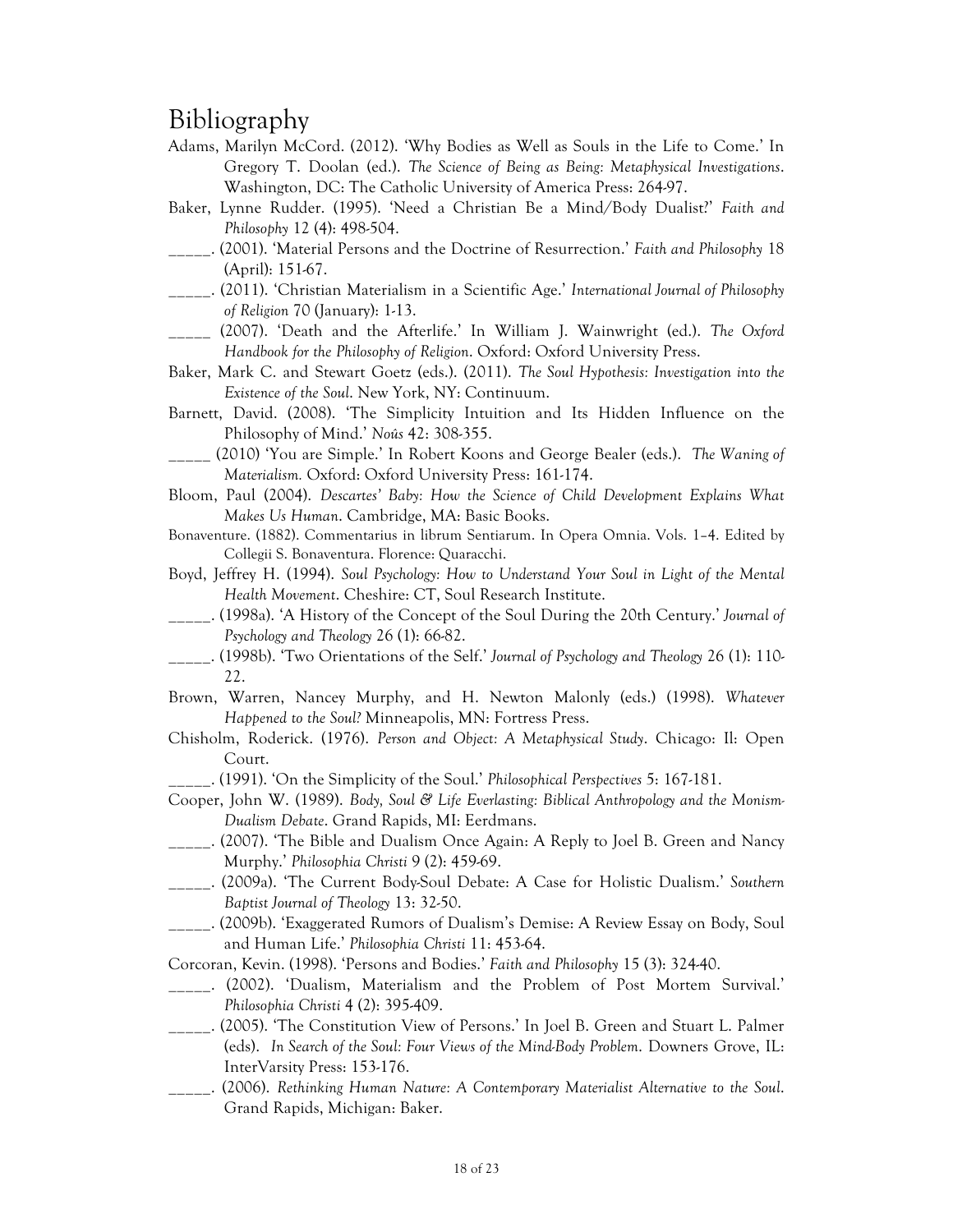- Davis, Stephen T. (1993). *Risen Indeed: Making Sense of the Resurrection*. Grand Rapids, MI: Eerdmans.
- \_\_\_\_\_. (2001). 'Physicalism and Resurrection.' In Kevin Corcoran (ed.). *Soul, Body and Survival: Essays on the Metaphysics of Human Persons*. Ithaca, NY: Cornell University Press: 229-248.
- \_\_\_\_\_. (2010). 'Resurrection.' In Charles Taliaferro and Chad Meister (eds.). *The Cambridge Companion to Christian Philosophical Theology*. (Cambridge University Press).
- Descartes, René. (1637). *Discourse on Method*. In *Descartes: Selected Philosophical Writings*. Vol. 2. Trans. John Cottingham, Robert Stoothoff, and Dugald Murdoch. New York: Cambridge University Press, 1988.
- \_\_\_\_\_. (1641a). *Meditations on First Philosophy*. In *Descartes: Selected Philosophical Writings*. Vol. 2. Trans. John Cottingham, Robert Stoothoff, and Dugald Murdoch. New York: Cambridge University Press, 1988.
- \_\_\_\_\_. (1641b). 'Letter to Regius.' In *Descartes: Selected Philosophical Writings*. Vol. 3. Trans. John Cottingham, Robert Stoothoff, and Dugald Murdoch. New York: Cambridge University Press, 1988.
- \_\_\_\_\_. (1641c). 'Letter to Mesland.' In *Descartes: Selected Philosophical Writings*. Vol. 3. Trans. John Cottingham, Robert Stoothoff, and Dugald Murdoch. New York: Cambridge University Press, 1988.
- Des Chene, Dennis. (2000). *Life's Form: Late Aristotelian Conceptions of the Soul*. Ithaca, NY: Cornell University Press.
- Dickerson, Matthew (2011). *The Mind and the Machine: What it Means to Be Human and Why it Matters*. Grand Rapids, MI: Brazos Press.
- Duns Scotus. (1639). Opus oxoniense. In Opera Omnia. Vols. 5–10. Edited by Lucas Wadding. Lyon: Lawrence Durand, 1639. Reprint: Hildesheim: Georg Olms Verlag: 1968–69.
- Esler, Philip F. (2005). *New Testament Theology*. Minneapolis: Fortress Press.
- Evans, C. Stephan (1982). *Preserving the Person: A Look at the Human Sciences*. Grand Rapids, MI: Baker.
- \_\_\_\_\_. (1996). *Wisdom and Humanness in Psychology*. Vancouver, B.C.: Regent College Publishing.
- Evans, C. Stephen and Brandon L. Rickabaugh, (2005). 'What "What Does it Mean to Be a Bodily Soul?' *Philosophia Christi* 17 (2): 315-330.
- Flanagan, Owen. (1991). *The Science of the Mind*, Second Edition. Cambridge, MA: MIT Press.
- Frank, S. L. (1993). *Man's Soul: An Introductory Essay in Philosophical Psychology*. Athens, OH: Ohio University Press.
- Gasser, Georg (ed.). (2010). *Personal Identity and Resurrection: How Do We Survive Our Death?* Burlington, VT: Ashgate Publishing Company.
- Goetz, Stewart. (2001). 'Modal Dualism: A Critique.' In Kevin Corcoran (ed.), *Soul, Body and Survival*, 89–104. Ithaca, NY: Cornell University Press.
- \_\_\_\_\_. (2005). 'Substance Dualism.' In Joel B. Green and Stuart L. Palmer (eds.). *In Search of the Soul: Four Views of the Mind-Body Problem*. Downers Grover, IL: InterVarsity Press, 2005.
- Goetz, Stewart and Charles Taliaferro. (2011). *A Brief History of the Soul*. Oxford: Wiley-Blackwell.
- Green, Joel B. (1998). '"Bodies—That Is, Human Lives": A Re-Examination of Human Nature in the Bible.' In Warrant S. Brown, Nancy Murphy and H. Newton Malony (eds.). *Whatever Happened to the Soul? Scientific and Theological Portraits of Human Nature*. Minneapolis, MN: Augsburg Fortress Press.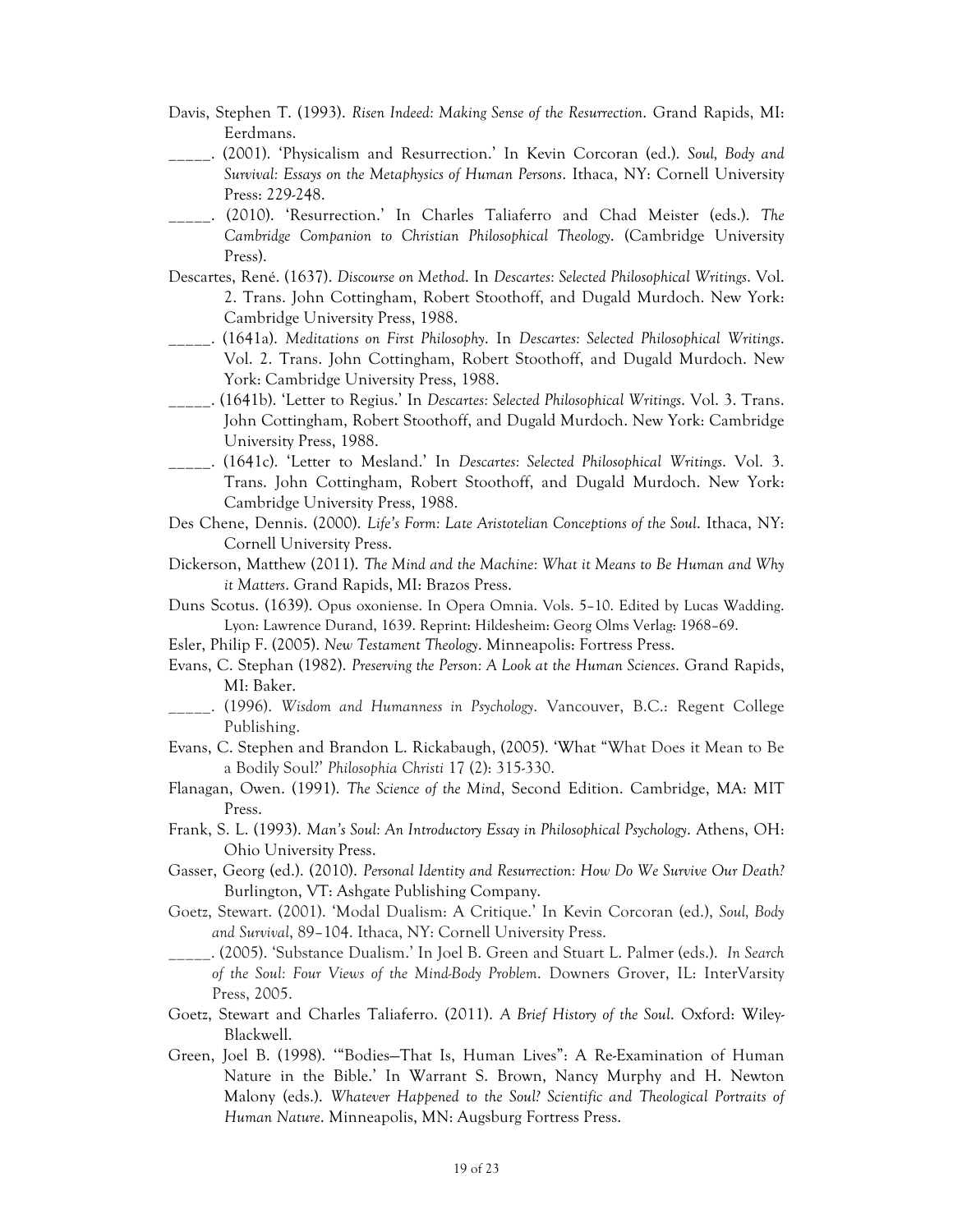\_\_\_\_\_. (2008). *Body, Soul and Human Life: The Nature of Humanity in the Bible*. Grand Rapids, MI: Baker Academic.

Grenz, Stanley J. (1994) *Theology for the Community of God* (Nashville, TN: B&H).

- Gundry, Robert H. (2005). 'Addendum: A Biblical and Philosophical-Scientific Conversation with Christian Nonreductive Physicalists.' In Robert H. Gundry (ed.). *The Old is Better: New Testament Essays in Support of Traditional Interpretations*. Tuebingen: Mohr Siebeck: 187-94.
- *Heidelberg Catechism, A New Translation*. Grand Rapids, MI: Christian Reformed Board of Publications, 1975.
- Haldane, John J. (2000). "The Examined Death and Hope for the Future," *Proceeding of the American Catholic Philosophical Association* 74.
- Hall, Todd W. (1998). 'The Soul or Substantive Self as Experiencer, Actualizer, and Representative in Psychoanalytic Theory.' *Journal of Psychology and Theology* 26 (1): 55- 65.
- Hasker, William (2012). 'Materialism and the Resurrection: Are there Prospects for Improving?' *European Journal for Philosophy of Religion* 1 (3): 83-103.
- Helm, Paul (1978). 'A Theory of Disembodied Survival and Re-embodied Existence.' *Religious Studies* 14 (March): 15-26.
- Herodotus. (1987). *Historiae*. *The History*. Translated by David Grene. University of Chicago Press.
- Hoekema, Anthony. (1986). *Created in God's Image* (Grand Rapids, MI: Eerdmans, 1986).
- Hoffman, Paul. (1986). 'The Unity of Descartes' Man.' *The Philosophical Review* 95: 339-369.
- Hudson, Hud. (2001). *A Materialist Metaphysics of the Human Person*. Ithaca, N. Y.: Cornell University Press.
- Jackson, Frank. (2000). *From Metaphysics to Ethics*. New York, NY: Oxford University Press.
- Jeeves, Malcom (2004). 'Toward a Composite Portrait of Human Nature.' In M. Jeeves (ed.), *From Cells to Souls—and beyond: Changing Portraits of Human Nature*. Grand Rapids, MI: Eerdmans Publishing Company: 233-49.
- Jensen, Matt. (2007). *The Gravity of Sin: Augustine, Luther, and Barth on Homo Incurvatus In*  Se. New York, NY: T&T Clark.
- Klubertanz, George P. (1953). *The Philosophy of Human Nature*. Appleton-Century-Crofts.
- Koons, Robert C. and George Bealer (eds.) (2010) *The Waning of Materialism*. London: Oxford University Press.
- Lee, Patrick, and Robert P. George (2008). *Body-Self Dualism in Contemporary Ethics and Politics*. Cambridge University Press.
- Lowe, E. J. (1996) *Subjects of Experience* (New York, NY: Cambridge University Press).
- \_\_\_\_\_. (2012). 'Non-Cartesian Substance Dualism.' In Benedikt Paul Göcke (ed.). *After Physicalism*. Notre Dame, IN: University of Notre Dame Press: 48-71.
- Lycan, William G. (2009). 'Giving Dualism its Due.' *Australasian Journal of Philosophy* 87 (4): 551-63.
- \_\_\_\_\_. (2013). 'Is Property Dualism Better Off Than Substance Dualism?' *Philosophical Studies* 164 (2): 533-542.
- McGinn, Colin (1999). *The Mysterious Flame: Conscious Minds in a Material World*. New York, NY: Basic Books.
- McLaren, Brian. (2003). *The Story We Find Ourselves In*. San Francisco, CA: Jossey-Bass. \_\_\_\_\_. (2004). *A Generous Orthodoxy*. Grand Rapids, MI: Zondervan.
- Machen, J. Gresham. (1937). *The Christian View of Man*. London: Banner of Truth Trust.
- Meixner, Uwe. (2012). 'The Naturalness of Dualism.' In Benedickt Paul Göcke (ed.). *After Physicalism*. Notre Dame, IN: University of Notre Dame Press: 25-47.
- Merricks, Trenton. (1999). 'The Resurrection of the Body and Life Everlasting.' In Michael Murray (ed.). *Reason for the Hope Within*. Grand Rapids, MI: Eerdmans.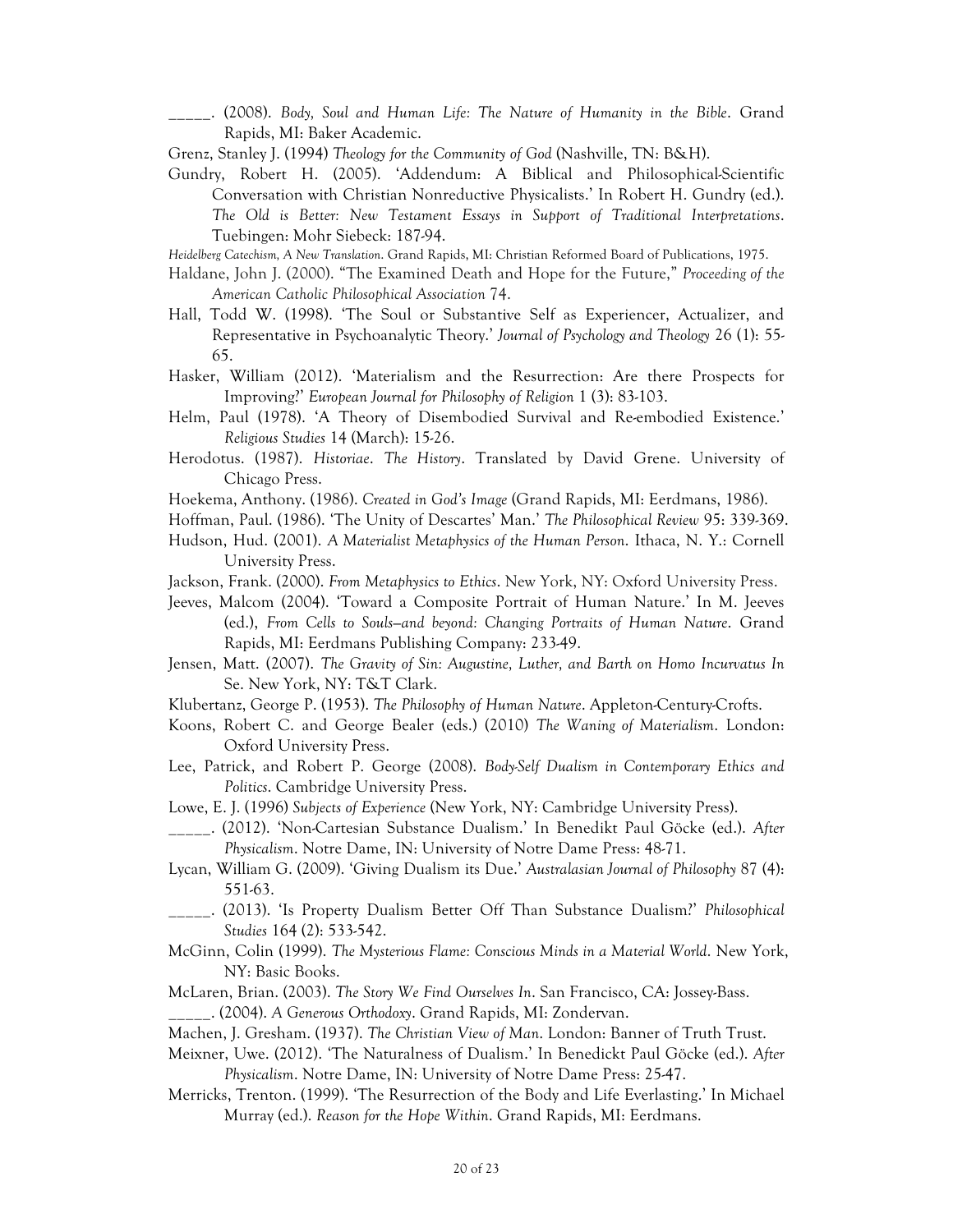- \_\_\_\_\_. (2001a). 'How to Live Forever Without Saving Your Soul: Physicalism and Immortality.' In Kevin Corcoran (ed.). *Soul Body and Survival*. Ithaca, NY: Cornell University Press.
	- \_\_\_\_\_. (2001b). *Objects and Persons*. Oxford: Oxford University Press, 2001.
- Murphy, Nancey. (1998). 'Nonreductive Materialism: Philosophical Issues.' In Warrant S. Brown, Nancy Murphy and H. Newton Malony (eds.). *Whatever Happened to the Soul? Scientific and Theological Portraits of Human Nature*. Minneapolis, MN: Augsburg Fortress Press: 127-48.
- \_\_\_\_\_. (2010). 'Theology, Science, and Human Nature.' Oxford: Blackwell Publishing: 740-47.
- Moreland, J. P. (1998). 'Restoring the Substance of the Soul to Psychology.' *Journal of Psychology & Theology* 26: 29-43.
- \_\_\_\_\_. (2008) *Consciousness and the Existence of God: A Theistic Argument*. New York, NY: Routledge.
- \_\_\_\_\_. (2009) *The Recalcitrant Imago Dei: Human Persons and the Failure of Naturalism*. London: SCM.
- \_\_\_\_\_. (2011) 'Substance Dualism and the Argument from Self-Awareness.' *Philosophia Christi* 13 (1): 21-34.
- \_\_\_\_\_. (2013) 'A Conceptual Argument for Substance Dualism.' *Religious Studies* 49 (1): 35 - 43.
- \_\_\_\_\_. (2015). 'Tweaking Dallas Willard's Ontology of the Human Person.' *Journal of Spiritual Formation & Soul Care* 8 (2): 187-202.
- \_\_\_\_\_. (forthcoming). 'In Defense of a Thomistic-Like Dualism.'
- Moreland, J. P. and Scott B. Rae. (2000). *Body & Soul: Human Nature and the Crisis in Ethics*. Downers Grove, IL: InterVarsity Press.
- Moser, Paul. (1995). 'Human Persons: Their Nature, Faith, and Functions.' *Ex Audity*13: 17-36.
- Nagel, Thomas. (2012). *Mind and Cosmos: Why the Materialist Neo-Darwinian Conception of Nature Is Almost Certainly False*. Oxford: Oxford University Press, 2012.
- Nemesius, (Circa 350 CE). *On the Nature of Man*. Translated by R. W. Sharples and P. J. van der Eijk. Liverpool, UK: Liverpool University Press, 2008.
- Noll, Mark A. (2011). *Jesus Christ and the Life of the Mind*. Grand Rapids, MI: Eerdmans.
- Osei-Bonsu, Joseph. (1987) "Anthropological Dualism in the New Testament," *Scottish Journal of Theology* 40.4: 571-90.
- Pagitt, Doug. (2008). *A Christianity Worth Believing*. San Francisco, CA: Jossey-Bass.
- Palmer, Stuart L. (2005). 'Christian Life and Theories of Human Nature.' In Joel B. Green and Stuart L. Palmer (eds.). *In Search of the Soul: Four Views of the Mind-Body Problem*. Downers Grove, IL: InterVarsity Press.
- Pasnau, Robert. (2002). *Thomas Aquinas on Human Nature*. New York, NY: Cambridge University Press.

\_\_\_\_\_. (2011). *Metaphysical Themes: 1274-1671*. Oxford: Clarendon.

- Plantinga, Alvin. (1984) 'Advice to Christian Philosophers.' *Faith and Philosophy* 1, (3): 253- 271.
- \_\_\_\_\_. (2007). 'Materialism and Christian Belief.' In Peter van Inwagen and Dean Zimmerman (eds.). *Persons: Human and Divine*. Oxford: Oxford University Press: 99-141.
- \_\_\_\_\_. (2006). "Against Materialism." *Faith & Philosophy* Vol. 23, No. 1 (January): 3-32.
- Purtill, Richard R. (1975). 'The Intelligibility of Disembodied Survival.' *Christian Scholars Review* 5 (I): 3-22.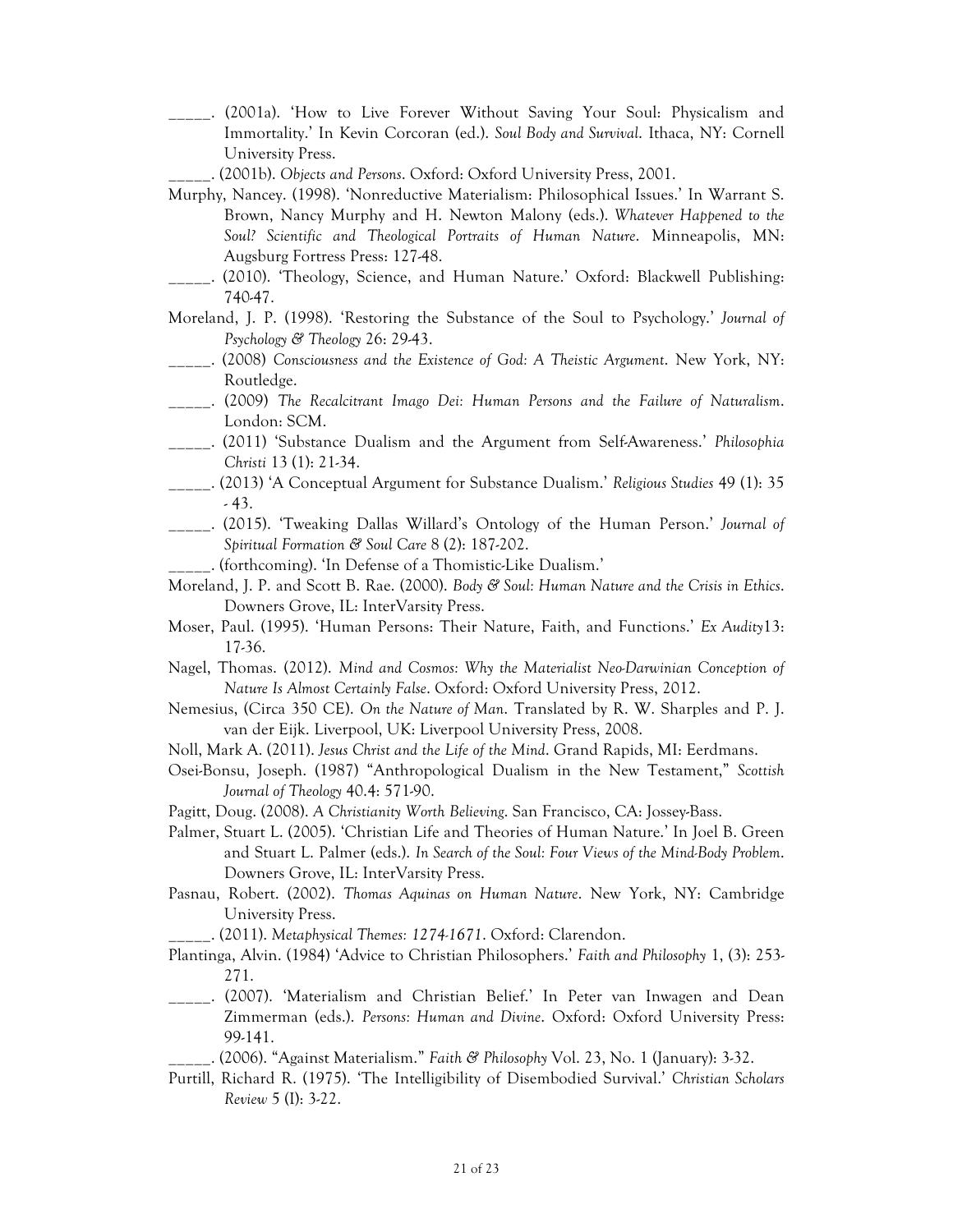- Rea, Michael. (ed) (2009). *Oxford Readings in Philosophical Theology, Volume II Providence, Scripture, and Resurrection*. New York, NY: Oxford University Press.
- Reichenbach, Bruce. (1983). *Is Man a Phoenix?*: *A Study of Immortality*. Washington: University Press of America.
- Rickabaugh, Brandon L. (forthcoming). 'The Resurrection of Bodily Souls: A Neo-Aristotelian Account.'
- Robinson, Howard. (1989). 'A Dualist Account of Embodiment.' In John R. Smythies and John Beloff (eds.). *The Case for Dualism*. Charlottesville, NC: University of Virginia Press.
- Rodrigues, José Gusmão. (2014). 'There are No Good Objections to Substance Dualism', *Philosophy* 89 (2): 199-222.
- Rozemond, Marleen. (1998). *Descartes's Dualism*. Cambridge: Harvard University Press.
- Ryle, Gilbert (1949). *The Concept of Mind*. Chicago, IL: University of Chicago Press.
- Shults, LeRon. (2003). *Reforming Theological Anthropology: After the Philosophical Turn to Relationality*. Grand Rapids, MI: Eerdmans.
- Skirry, Justin. (2005). *Descartes and the Metaphysics of Human Nature*. London and New York: Thoemmes-Continuum Press.
- Slingerland, Edward and Maciej Chudek, (2011). 'The Prevalence of Mind–Body Dualism in Early China.' *Cognitive Science* 35 (5): 997-1007.
- Smith, Barry. (1988). "The Soul and Its Parts: A Study in Aristotle and Brentano." *Brentano-Studien*, 1: 75–88.
- Smith, R. Scott. (2009). 'Are Emergents Rejecting the Souls Existence?' *Knowing & Doing* (Winter): 1-6.
- \_\_\_\_\_. (2010). 'Joel Green's Anthropological Monism: Biblical, Theological, and Philosophical Considerations.' *Criswell Theological Review* Is. 7, No. 2 (Spring): 19- 36.
- \_\_\_\_\_. (2012). 'Could We Know Reality, Given Physicalism? Nancy Murphy's Views as a Test Case.' Unpublished Paper.
- Smythies, John R. and John Beloff (eds.)' (1989). *The Case for Dualism*. Charlottesville, NC: University of Virginia Press.
- Stevenson, Leslie and David L. Haberman (1998). *Ten Theories of Human Nature*, 3rd Edition. Oxford: Oxford University Press.
- Swinburne, Richard. (2007). *The Evolution of the Soul*, Revised Edition. London: Oxford University Press.
- Taliaferro, Charles. (2001) "The Virtues of Embodiment." *Philosophy* 76 (2001): 111-125.
- Taliaferro, Charles and Stewart Goetz. (2008). 'The Prospect of Christian Materialism.' *Christian Scholar's Review*, Vol. XXXVII, No. 3 (Spring): 303-321.
- Thomas Aquinas. (2010). *Summa Theologiæ*. Latin-English Edition. NovAntiqua.
- van Inwagen, Peter. (1990). *Material Beings*. Ithaca, NY: Cornell University Press.
- \_\_\_\_\_. (1995). 'Dualism and Materialism: Athens and Jerusalem?' *Faith and Philosophy* 12 (4): 475-88.
- \_\_\_\_\_. (1998). 'The Possibility of Resurrection.' *International Journal of Philosophy of Religion* 9: 114-21.
- van Inwagen, Peter and Dean Zimmerman (eds.). (2007). *Persons: Human and Divine*. London: Oxford University Press.
- Willard, Dallas. (1998). 'Spiritual Disciples, Spiritual Formation, and the Restoration of the Soul.' *Journal of Psychology and Theology* 26 (March): 101-09.
- \_\_\_\_\_. (2002). *Renovation of the Heart: Putting on the Character of Christ*. Colorado Springs, CO: NavPress.
- \_\_\_\_\_. (2011). 'Intentionality and the Substance of the Self.' *Philosophia Christi* 13 (1): 7-20.